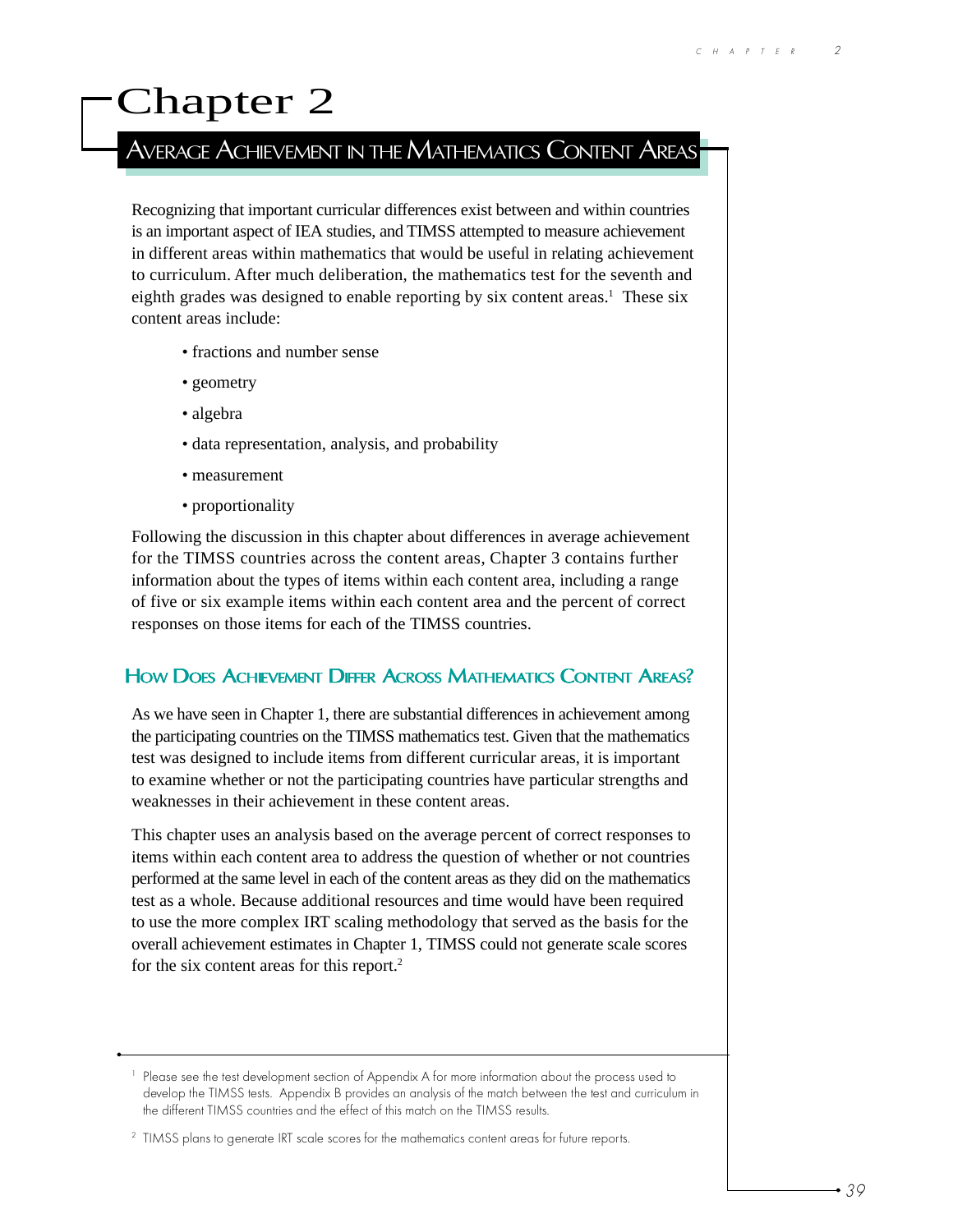Tables 2.1 and 2.2 provide the average percent of correct responses to items in the different content areas for the eighth- and seventh-grade students, respectively. The countries are listed in order of their average percent correct across all items in the test. As indicated by the numbers of items overall and in each content area, the overall test contains more fractions and number sense items (34%) and fewer proportionality items (7%). Thus, countries that did well on the items testing fractions and number sense were more likely to have higher overall scores than those that performed better in proportionality.<sup>3</sup>

The results for the average percent correct across all mathematics items are provided for each country primarily to provide a basis of comparison for performance in each of the content areas. For the purpose of comparing overall achievement between countries, it is preferable to use the results presented in Chapter 1.<sup>4</sup> It is interesting to note, however, that even though the relative standings of countries differ somewhat from Tables 1.1 and 1.2, the slight differences are well within the limits expected by sampling error and can be attributed to the differences in the methodologies used.

The data in each column show each country's average percent correct for items in that content area and the international average across all countries for the content area (shown as the last entry in the column). Looking down each of the columns, in turn, two findings become apparent. First, the countries that did well on the overall test generally did well in each of the various content areas, and those that did poorly overall also tended to do so in each of the content areas. There are differences between the relative standing of countries within each of the content areas and their overall standing, but these differences are small when sampling error is considered.

Second, the international averages show that the different content areas in the TIMSS test were not equally difficult for the students taking the test. Data representation, analysis, and probability was the least difficult content area for both grades. On average, the items in this content area were answered correctly by 62% of the eighth-graders and 57% of the seventh-graders across countries. Internationally, the proportionality items (international averages of 45% at eighth grade and 40% at seventh grade) were the most difficult items for the students at both grades.

It is important to keep these differences in average difficulty in mind when reading across the rows of the table. These differences mean that for many countries, students will appear to have higher than average performance in data representation, analysis, and probability and lower than average performance in proportionality. For example, even the eighth-grade students in Singapore, who performed above the international average for the area of proportionality by a substantial margin, still

<sup>&</sup>lt;sup>3</sup> Table A.1 in Appendix A provides details about the distributions of items across the content areas, by format and score points (taking into account multi-part items and items scored for partial credit).

<sup>4</sup> The IRT scale scores provide better estimates of overall achievement, because they take the difficulty of items into account. This is important in a study such as TIMSS, where different students take overlapping but somewhat different sets of items.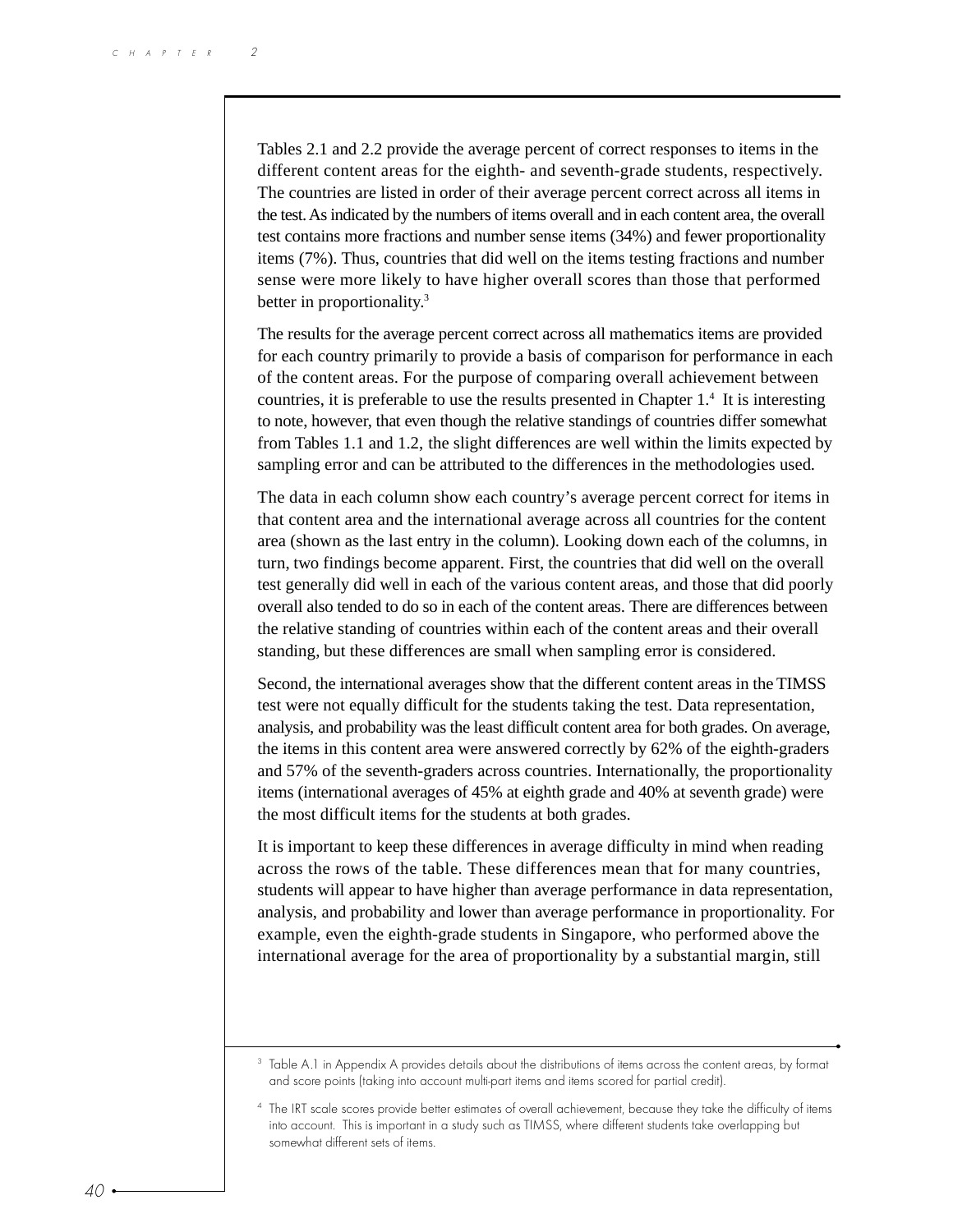#### **Average Percent Correct by Mathematics Content Areas Upper Grade (Eighth Grade\*)**

|                                                                                                                  | <b>Mathematics</b><br><b>Overall</b> | <b>Fractions &amp;</b><br><b>Number</b><br><b>Sense</b> | <b>Geometry</b> | <b>Algebra</b>       | <b>Data</b><br><b>Representa-</b><br>tion,<br><b>Analysis &amp;</b> | <b>Measurement</b>   | <b>Proportion-</b><br>ality |
|------------------------------------------------------------------------------------------------------------------|--------------------------------------|---------------------------------------------------------|-----------------|----------------------|---------------------------------------------------------------------|----------------------|-----------------------------|
| <b>Country</b>                                                                                                   | (151 items)                          | (51 items)                                              | (23 items)      | (27 items)           | <b>Probability</b><br>(21 items)                                    | (18 items)           | $(11$ items)                |
| Singapore                                                                                                        | (0.9)<br>79                          | 84 (0.8)                                                | 76 (1.0)        | (1.1)<br>76          | 79<br>(0.8)                                                         | 77 (1.0)             | (1.0)<br>75                 |
| Japan                                                                                                            | 73<br>(0.4)                          | 75 (0.4)                                                | 80<br>(0.4)     | 72<br>(0.6)          | 78<br>(0.4)                                                         | 67 (0.5)             | 61<br>(0.5)                 |
| Korea                                                                                                            | 72<br>(0.5)                          | 74 (0.5)                                                | 75 (0.6)        | 69<br>(0.6)          | 78<br>(0.6)                                                         | (0.7)<br>66          | 62<br>(0.6)                 |
| Hong Kong                                                                                                        | (1.4)<br>70                          | 72 (1.4)                                                | 73 (1.5)        | 70<br>(1.5)          | 72 (1.3)                                                            | 65<br>(1.7)          | 62<br>(1.4)                 |
| Ť<br>Belgium (FI)                                                                                                | 66<br>(1.4)                          | (1.2)<br>71                                             | 64 (1.5)        | 63<br>(1.7)          | 73<br>(1.3)                                                         | 60<br>(1.3)          | 53<br>(1.8)                 |
| <b>Czech Republic</b>                                                                                            | 66<br>(1.1)                          | 69<br>(1.1)                                             | 66 (1.1)        | 65<br>(1.3)          | 68<br>(0.9)                                                         | 62(1.2)              | 52(1.3)                     |
| Slovak Republic                                                                                                  | 62<br>(0.8)                          | (0.8)<br>66                                             | 63<br>(0.8)     | 62<br>(0.9)          | 62<br>(0.7)                                                         | (0.9)<br>60          | 49<br>(1.0)                 |
| 1<br>Switzerland                                                                                                 | 62<br>(0.6)                          | 67<br>(0.7)                                             | 60<br>(0.8)     | 53<br>(0.7)          | 72 (0.7)                                                            | 61<br>(0.8)          | 52<br>(0.7)                 |
| Hungary                                                                                                          | 62<br>(0.7)                          | 65<br>(0.8)                                             | 60<br>(0.8)     | 63<br>(0.9)          | 66<br>(0.7)                                                         | 56<br>(0.8)          | 47<br>(0.9)                 |
| France                                                                                                           | (0.8)<br>61                          | 64 (0.8)                                                | 66<br>(0.8)     | (1.0)<br>54          | 71<br>(0.8)                                                         | 57<br>(0.9)          | 49<br>(0.9)                 |
| <b>Russian Federation</b>                                                                                        | (1.3)<br>60                          | 62 (1.2)                                                | 63<br>(1.4)     | (1.5)<br>63          | (1.2)<br>60                                                         | (1.5)<br>56          | (1.5)<br>48                 |
| Canada                                                                                                           | 59<br>(0.5)                          | 64 (0.6)                                                | 58<br>(0.6)     | 54<br>(0.7)          | 69<br>(0.5)                                                         | 51<br>(0.7)          | 48<br>(0.7)                 |
| Ireland                                                                                                          | (1.2)<br>59                          | 65 (1.2)                                                | (1.3)<br>51     | (1.3)<br>53          | 69<br>(1.1)                                                         | 53<br>(1.3)          | (1.2)<br>51                 |
| Sweden                                                                                                           | 56<br>(0.7)                          | 62(0.8)                                                 | 48<br>(0.7)     | (0.9)<br>44          | (0.7)<br>70                                                         | 56<br>(0.9)          | (0.9)<br>44                 |
| New Zealand                                                                                                      | 54<br>(1.0)                          | 57<br>(1.1)                                             | 54<br>(1.1)     | 49<br>(1.1)          | 66<br>(1.0)                                                         | 48<br>(1.2)          | 42<br>(1.0)                 |
| Norway                                                                                                           | 54<br>(0.5)                          | 58<br>(0.6)                                             | (0.6)<br>51     | 45<br>(0.7)          | 66<br>(0.6)                                                         | 51<br>(0.6)          | 40<br>(0.6)                 |
| <sup>t2</sup> England                                                                                            | 53<br>(0.7)                          | 54 (0.8)                                                | 54<br>(1.0)     | 49<br>(0.9)          | 66<br>(0.7)                                                         | 50<br>(0.9)          | 41<br>(1.1)                 |
| <b>United States</b>                                                                                             | 53<br>(1.1)                          | 59 (1.1)                                                | 48<br>(1.2)     | (1.2)<br>51          | 65<br>(1.1)                                                         | 40<br>(1.1)          | 42<br>(1.1)                 |
| Latvia (LSS)                                                                                                     | 51<br>(0.8)                          | 53<br>(0.9)                                             | 57<br>(0.8)     | 51<br>(0.9)          | 56<br>(0.8)                                                         | 47<br>(0.9)          | 39<br>(0.9)                 |
| Spain                                                                                                            | 51<br>(0.5)                          | 52<br>(0.5)                                             | 49<br>(0.6)     | (0.8)<br>54          | 60<br>(0.7)                                                         | (0.7)<br>44          | (0.8)<br>40                 |
| Iceland                                                                                                          | 50<br>(1.1)                          | 54<br>(1.2)                                             | 51<br>(1.4)     | (1.3)<br>40          | 63<br>(1.1)                                                         | 45<br>(1.4)          | 38<br>(1.4)                 |
| 1<br>Lithuania                                                                                                   | 48<br>(0.9)                          | (1.0)<br>51                                             | 53 (1.1)        | (1.2)<br>47          | 52(1.0)                                                             | 43<br>(0.9)          | 35<br>(0.9)                 |
| Cyprus                                                                                                           | 48<br>(0.5)                          | 50<br>(0.6)                                             | 47<br>(0.6)     | (0.7)<br>48          | 53<br>(0.6)                                                         | 44<br>(0.9)          | 40<br>(0.7)                 |
|                                                                                                                  | 43                                   | 44                                                      | (0.8)<br>44     | 40                   | 54                                                                  | 39                   | 32                          |
| Portugal<br>Iran, Islamic Rep.                                                                                   | (0.7)<br>38<br>(0.6)                 | (0.7)<br>39<br>(0.6)                                    | 43<br>(0.8)     | (0.8)<br>37<br>(0.8) | (0.7)<br>41<br>(0.6)                                                | (0.7)<br>29<br>(1.2) | (0.8)<br>36 (0.8)           |
| Countries Not Satisfying Guidelines for Sample Participation Rates (See Appendix A for Details):                 |                                      |                                                         |                 |                      |                                                                     |                      |                             |
| Australia                                                                                                        | 58<br>(0.9)                          | (0.9)<br>61                                             | 57 (1.0)        | 55<br>(1.0)          | 67 (0.8)                                                            | 54 (1.0)             | (0.9)<br>47                 |
| Austria                                                                                                          | (0.8)<br>62                          | (0.8)<br>66                                             | 57<br>(1.0)     | (0.8)<br>59          | 68<br>(0.8)                                                         | 62 (1.0)             | 49<br>(0.9)                 |
| Belgium (Fr)                                                                                                     | 59<br>(0.9)                          | 62 (1.0)                                                | 58 (1.0)        | 53<br>(1.1)          | 68<br>(1.0)                                                         | 56<br>(1.0)          | 48<br>(0.9)                 |
| <b>Bulgaria</b>                                                                                                  | 60<br>(1.2)                          | 60 (1.4)                                                | 65<br>(1.3)     | 62<br>(1.5)          | 62<br>(1.1)                                                         | 54<br>(1.6)          | 47<br>(1.5)                 |
| Netherlands                                                                                                      | (1.6)<br>60                          | 62<br>(1.6)                                             | 59<br>(1.8)     | 53<br>(1.6)          | 72 (1.7)                                                            | 57<br>(1.6)          | 51<br>(1.9)                 |
| Scotland                                                                                                         | 52<br>(1.3)                          | 53(1.3)                                                 | 52 (1.4)        | 46<br>(1.5)          | 65<br>(1.3)                                                         | 48 (1.6)             | 40<br>(1.4)                 |
| Countries Not Meeting Age/Grade Specifications (High Percentage of Older Students; See Appendix A for Details):  |                                      |                                                         |                 |                      |                                                                     |                      |                             |
| Colombia                                                                                                         | 29 (0.8)                             | 31<br>(0.9)                                             | 29 (0.9)        | 28<br>(0.9)          | 37(1.0)                                                             | 25(1.5)              | 23(0.9)                     |
| $\dagger$ 1<br>Germany                                                                                           | 54 (1.1)                             | 58 (1.1)                                                | 51 (1.4)        | 48 (1.3)             | 64 (1.2)                                                            | 51(1.1)              | 42 (1.3)                    |
| Romania                                                                                                          | 49 (1.0)                             | 48 (1.0)                                                | 52 (0.9)        | 52 (1.3)             | 49 (1.0)                                                            | 48 (1.1)             | 42 (1.2)                    |
| Slovenia                                                                                                         | 61 (0.7)                             | 63 (0.7)                                                | 60(0.9)         | 61(0.8)              | 66 (0.7)                                                            | 59 (0.9)             | 49 (0.8)                    |
| Countries With Unapproved Sampling Procedures at Classroom Level (See Appendix A for Details):                   |                                      |                                                         |                 |                      |                                                                     |                      |                             |
| Denmark                                                                                                          | 52 (0.7)                             | 53 (0.9)                                                | 54 (0.9)        | 45 (0.7)             | 67 (0.9)                                                            | 49 (1.0)             | 41 (0.8)                    |
| Greece                                                                                                           | 49 (0.7)                             | 53 (0.8)                                                | 51 (0.7)        | 46 (0.8)             | 56 (0.8)                                                            | 43 (0.9)             | 39(1.1)                     |
| Thailand                                                                                                         | 57 (1.4)                             | 60 (1.5)                                                | 62 (1.3)        | 53 (1.7)             | 63 (1.1)                                                            | 50 (1.4)             | 51(1.5)                     |
| Unapproved Sampling Procedures at Classroom Level and Not Meeting Other Guidelines (See Appendix A for Details): |                                      |                                                         |                 |                      |                                                                     |                      |                             |
| Israel                                                                                                           | 57 (1.3)                             | 60 (1.4)                                                | 57 (1.4)        | 61 (1.6)             | 63 (1.3)                                                            | 48 (1.6)             | 43 (1.6)                    |
| Kuwait                                                                                                           | 30(0.7)                              | 27(0.8)                                                 | 38 (1.0)        | 30(1.0)              | 38 (1.0)                                                            | 23(1.0)              | 21(0.7)                     |
| South Africa                                                                                                     | 24 (1.1)                             | 26 (1.4)                                                | 24 (1.0)        | 23(1.1)              | 26 (1.2)                                                            | 18(1.1)              | 21(0.9)                     |
| <b>International Average</b><br><b>Percent Correct</b>                                                           | 55 (0.1)                             | 58 (0.1)                                                | 56 (0.1)        | 52 (0.2)             | 62 (0.1)                                                            | 51(0.1)              | 45 (0.2)                    |

\*Eighth grade in most countries; see Table 2 for information about the grades tested in each country.

† Met guidelines for sample participation rates only after replacement schools were included (see Appendix A for details).

1 National Desired Population does not cover all of International Desired Population (see Table A.2). Because coverage falls below 65%, Latvia is annotated LSS for Latvian Speaking Schools only.

2 National Defined Population covers less than 90 percent of National Desired Population (see Table A.2).

( ) Standard errors appear in parentheses. Because results are rounded to the nearest whole number, some totals may appear inconsistent.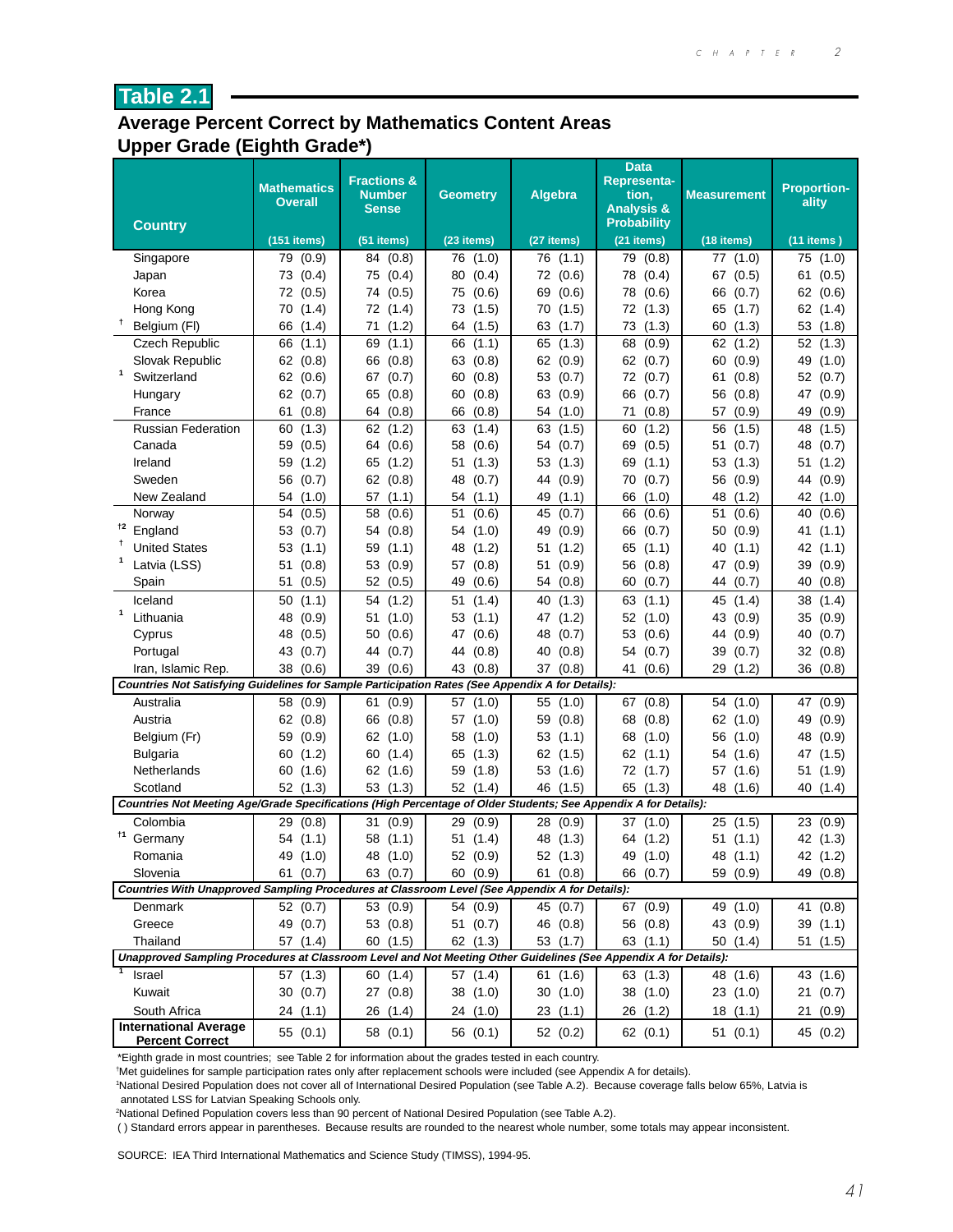#### **Average Percent Correct by Mathematics Content Areas Lower Grade (Seventh Grade\*)**

| <b>Country</b>                                                                                                                 | <b>Mathematics</b><br><b>Overall</b> | <b>Fractions &amp;</b><br><b>Number</b><br><b>Sense</b> | <b>Geometry</b> | Algebra     | <b>Data</b><br><b>Representa-</b><br>tion, Analysis<br>& Probability | <b>Measurement</b> | <b>Proportion-</b><br>ality |
|--------------------------------------------------------------------------------------------------------------------------------|--------------------------------------|---------------------------------------------------------|-----------------|-------------|----------------------------------------------------------------------|--------------------|-----------------------------|
|                                                                                                                                | $(151$ items)                        | (51 items)                                              | (23 items)      | (27 items)  | (21 items)                                                           | (18 items)         | $(11$ items)                |
| Singapore                                                                                                                      | 73 (1.3)                             | 79 (1.2)                                                | 69 (1.4)        | 68 (1.4)    | 72 (1.2)                                                             | 70 (1.5)           | 71 (1.4)                    |
| Japan                                                                                                                          | 67 (0.4)                             | (0.4)<br>71                                             | 70<br>(0.4)     | (0.6)<br>64 | (0.5)<br>73                                                          | 62(0.6)            | 55<br>(0.6)                 |
| Korea                                                                                                                          | 67 (0.6)                             | (0.6)<br>70                                             | 70<br>(0.7)     | (0.7)<br>64 | (0.5)<br>73                                                          | 62(0.8)            | (0.7)<br>55                 |
| Hong Kong                                                                                                                      | 65 (1.8)                             | (1.7)<br>67                                             | 68<br>(1.9)     | 66<br>(2.0) | 69<br>(1.5)                                                          | 62<br>(2.0)        | 55 (1.7)                    |
| Ť<br>Belgium (FI)                                                                                                              | 65 (0.8)                             | 72<br>(0.8)                                             | (0.9)<br>59     | 60<br>(1.0) | 73<br>(0.9)                                                          | (1.0)<br>59        | 54<br>(1.0)                 |
| <b>Czech Republic</b>                                                                                                          | 57(1.2)                              | 61<br>(1.4)                                             | (1.1)<br>58     | 55<br>(1.2) | (1.1)<br>61                                                          | (1.2)<br>55        | 41<br>(1.3)                 |
| Ť.<br>Belgium (Fr)                                                                                                             | 54 (0.9)                             | 59<br>(1.0)                                             | 55<br>(1.0)     | 44<br>(1.0) | 64 (1.0)                                                             | 53<br>(1.0)        | (1.0)<br>44                 |
| Slovak Republic                                                                                                                | 54<br>(0.8)                          | (0.9)<br>58                                             | 57<br>(0.8)     | (1.0)<br>50 | 56<br>(0.7)                                                          | 52<br>(1.0)        | 41<br>(1.0)                 |
| Hungary                                                                                                                        | 54 (0.8)                             | 59<br>(0.9)                                             | 52 (0.9)        | 52<br>(1.1) | 60<br>(0.8)                                                          | 49<br>(1.0)        | 38 (1.0)                    |
| Ireland                                                                                                                        | 53<br>(1.0)                          | 62(1.1)                                                 | 43 (0.9)        | 47<br>(1.1) | (0.9)<br>64                                                          | 46<br>(1.1)        | 46 (1.1)                    |
| $\overline{1}$<br>Switzerland                                                                                                  | 53 (0.5)                             | 60<br>(0.7)                                             | (0.6)<br>46     | (0.6)<br>41 | (0.7)<br>65                                                          | 53<br>(0.8)        | 44 (0.7)                    |
| <b>Russian Federation</b>                                                                                                      | 53 (0.9)                             | 56<br>(1.0)                                             | 55<br>(1.2)     | 55<br>(1.0) | (1.0)<br>55                                                          | 47<br>(1.0)        | 40<br>(1.1)                 |
| Canada                                                                                                                         | 52<br>(0.5)                          | 58<br>(0.6)                                             | 50<br>(0.7)     | 43<br>(0.7) | 63<br>(0.6)                                                          | 44<br>(0.6)        | (0.7)<br>42                 |
| France                                                                                                                         | 51<br>(0.8)                          | 53<br>(0.8)                                             | 58<br>(0.9)     | 39<br>(0.8) | 63<br>(0.8)                                                          | (1.0)<br>49        | 41<br>(1.0)                 |
| Ť<br><b>United States</b>                                                                                                      | 48<br>(1.2)                          | 54<br>(1.4)                                             | 44 (1.1)        | (1.3)<br>44 | 60<br>(1.2)                                                          | 36<br>(1.4)        | 38<br>(1.2)                 |
| $^{+2}$<br>England                                                                                                             | 47<br>(0.9)                          | 48<br>(1.0)                                             | (0.9)<br>49     | 41<br>(1.0) | 62<br>(0.9)                                                          | 43<br>(0.9)        | 38<br>(1.0)                 |
| Sweden                                                                                                                         | 47<br>(0.6)                          | (0.8)<br>51                                             | 43 (0.6)        | 35<br>(0.6) | (0.9)<br>64                                                          | 47<br>(0.7)        | 36<br>(0.8)                 |
| New Zealand                                                                                                                    | 46<br>(0.9)                          | (0.9)<br>50                                             | 46<br>(1.1)     | 39<br>(0.9) | 59<br>(1.0)                                                          | 40<br>(1.0)        | 38<br>(1.0)                 |
| Ť<br>Scotland                                                                                                                  | 44<br>(0.9)                          | 47<br>(1.0)                                             | 46<br>(1.1)     | 36<br>(0.8) | 58<br>(1.0)                                                          | 40<br>(0.9)        | 34<br>(0.8)                 |
| Norway                                                                                                                         | 44 (0.7)                             | 49<br>(0.9)                                             | 42 (0.7)        | 32<br>(0.7) | 59<br>(0.9)                                                          | (0.9)<br>44        | 34 (0.7)                    |
| $\overline{1}$<br>Latvia (LSS)                                                                                                 | 44<br>(0.7)                          | 46<br>(0.8)                                             | 48<br>(0.8)     | 43<br>(1.0) | 49<br>(0.8)                                                          | 41<br>(0.8)        | 33<br>(1.0)                 |
| Iceland                                                                                                                        | 43 (0.7)                             | 49<br>(1.0)                                             | 47 (0.7)        | (0.6)<br>31 | 56<br>(0.8)                                                          | 38<br>(0.8)        | 33<br>(0.7)                 |
| Spain                                                                                                                          | 42 (0.6)                             | 43<br>(0.6)                                             | 43<br>(0.7)     | (0.7)<br>41 | 52 (0.7)                                                             | 38<br>(0.7)        | 35<br>(0.7)                 |
| Cyprus                                                                                                                         | 42 (0.4)                             | 46<br>(0.5)                                             | 43<br>(0.6)     | 39<br>(0.5) | 48<br>(0.6)                                                          | 34<br>(0.5)        | (0.7)<br>36                 |
| Lithuania                                                                                                                      | 38 (0.8)                             | (0.9)<br>41                                             | 38<br>(1.0)     | 38<br>(1.0) | 44<br>(0.9)                                                          | 32<br>(0.9)        | 25<br>(0.7)                 |
| Portugal                                                                                                                       | 37 (0.6)                             | 39<br>(0.6)                                             | 38<br>(0.8)     | 31<br>(0.7) | 46<br>(0.6)                                                          | 34<br>(0.7)        | 25<br>(0.6)                 |
| Iran, Islamic Rep.                                                                                                             | 32(0.5)                              | (0.6)<br>34                                             | 40<br>(0.9)     | 28<br>(0.6) | 36<br>(0.7)                                                          | 23<br>(0.7)        | 30<br>(0.7)                 |
| Countries Not Satisfying Guidelines for Sample Participation Rates (See Appendix A for Details):                               |                                      |                                                         |                 |             |                                                                      |                    |                             |
| Australia                                                                                                                      | 52 (0.8)                             | 56 (0.9)                                                | 52(0.8)         | (1.0)<br>47 | 63 (0.9)                                                             | 48<br>(1.0)        | 41<br>(0.9)                 |
| Austria                                                                                                                        | 56 (0.7)                             | (0.8)<br>61                                             | 52 (0.9)        | 48<br>(0.8) | 63<br>(0.8)                                                          | 55<br>(0.8)        | (1.0)<br>44                 |
| <b>Bulgaria</b>                                                                                                                | 55<br>(1.7)                          | 56<br>(1.8)                                             | 61(1.8)         | (2.2)<br>58 | 56<br>(1.1)                                                          | 52(1.8)            | (2.1)<br>44                 |
| Netherlands<br>Countries Not Meeting Age/Grade Specifications (High Percentage of Older Students; See Appendix A for Details): | 55 (1.0)                             | 60<br>(1.2)                                             | 54 (1.1)        | 42 (1.0)    | 69<br>(1.0)                                                          | 52 (1.2)           | 51 (1.2)                    |
| Colombia                                                                                                                       | 26 (0.6)                             | 28 (0.7)                                                | 26(0.9)         | 24 (0.8)    | 32(0.8)                                                              | 22(0.7)            | (0.9)<br>21                 |
| <sup>†1</sup> Germany                                                                                                          | 49 (1.0)                             | 55 (1.2)                                                | 46 (1.1)        | 39 (1.4)    | 61(1.1)                                                              | 46 (0.9)           | 37 (1.0)                    |
| Romania                                                                                                                        | 43 (0.8)                             | 43 (0.8)                                                | 48 (1.0)        | 46 (1.0)    | 44 (0.7)                                                             | 42 (1.1)           | 35 (0.9)                    |
| Slovenia                                                                                                                       | 53 (0.7)                             | 56 (0.7)                                                | 52 (0.8)        | 48 (0.8)    | 60 (0.7)                                                             | 50(0.8)            | 39 (0.9)                    |
| Countries With Unapproved Sampling Procedures at Classroom Level (See Appendix A for Details):                                 |                                      |                                                         |                 |             |                                                                      |                    |                             |
| Denmark                                                                                                                        | 44 (0.5)                             | 45 (0.7)                                                | 46 (0.8)        | 36 (0.7)    | 59 (0.8)                                                             | 41 (0.7)           | 34(0.7)                     |
| Greece                                                                                                                         | 40 (0.6)                             | 47 (0.7)                                                | 39 (0.7)        | 33(0.7)     | 46 (0.7)                                                             | 35 (0.8)           | 34 (0.7)                    |
| <sup>†</sup> South Africa                                                                                                      | 23(0.9)                              | 26(1.1)                                                 | 22(0.9)         | 20 (0.8)    | 25(1.1)                                                              | 17(1.0)            | 20 (0.8)                    |
| Thailand                                                                                                                       | 52 (1.2)                             | 56 (1.3)                                                | 57 (1.0)        | 45 (1.3)    | 57(1.1)                                                              | 44 (1.4)           | 46 (1.3)                    |
| <b>International Average</b><br><b>Percent Correct</b>                                                                         | 49 (0.1)                             | 53 (0.2)                                                | 49 (0.2)        | 44 (0.2)    | 57(0.1)                                                              | 45 (0.2)           | 40 (0.2)                    |

\*Seventh grade in most countries; See Table 2 for information about the grades tested in each country.

† Met guidelines for sample participation rates only after replacement schools were included (see Appendix A for details).

1 National Desired Population does not cover all of International Desired Population (see Table A.2). Because coverage falls below 65%, Latvia is

annotated LSS for Latvian Speaking Schools only.

2 National Defined Population covers less than 90 percent of National Desired Population (see Table A.2).

( ) Standard errors appear in parentheses. Because results are rounded to the nearest whole number, some totals may appear inconsistent.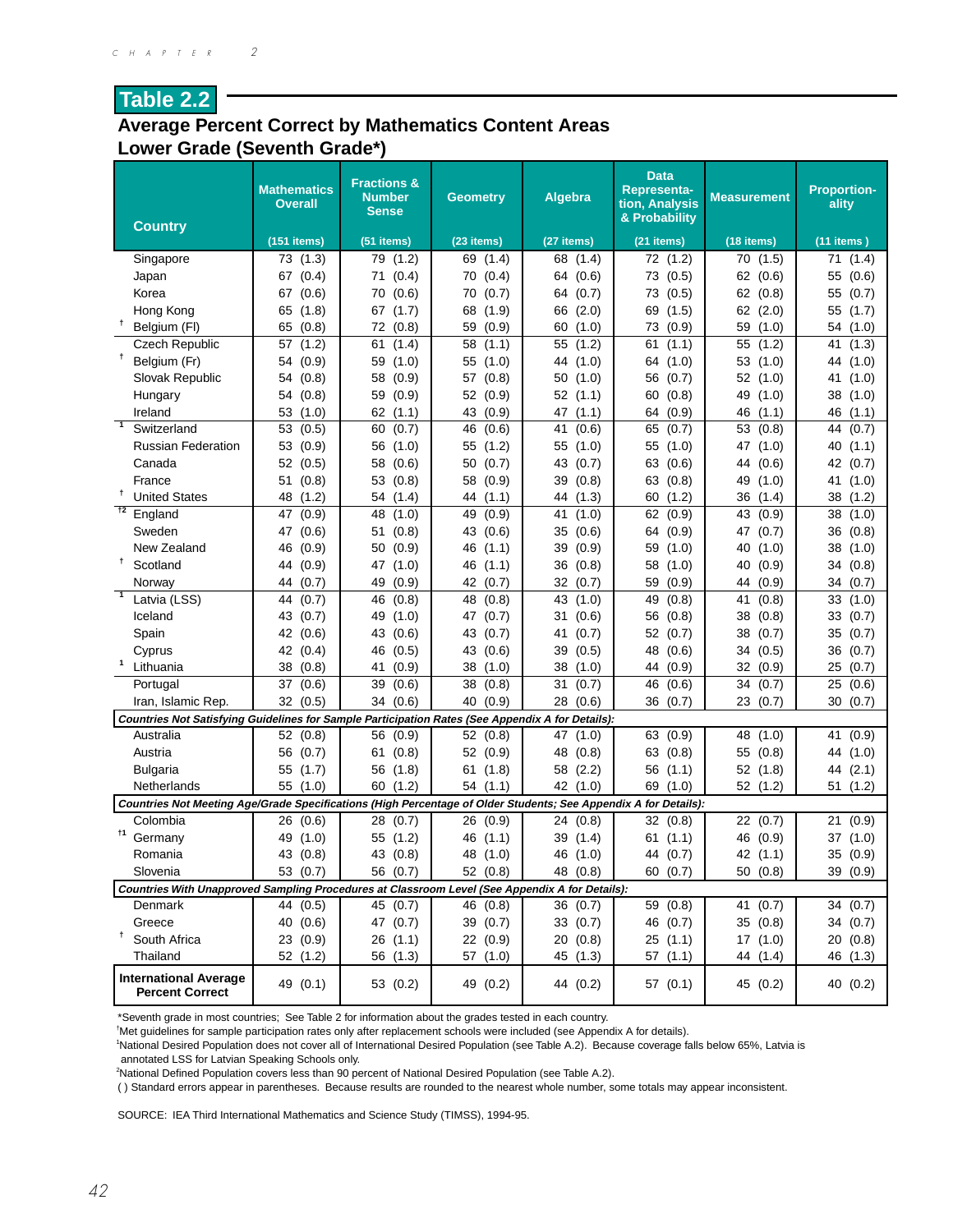performed somewhat less well in this area than they did on the test as a whole. That is, simply comparing performance across the rows gives an unclear picture of each country's relative performance across the content areas because the differing difficulty of the items has not been taken into account.

To facilitate more meaningful comparisons across rows, TIMSS has developed profiles of relative performance, which are shown for both grades in Table 2.3. These profiles are designed to show whether participating countries performed better or worse in some content areas than they did on the test as a whole, after adjusting for the differing difficulty of the items in each of the content areas.<sup>5</sup> An up-arrow indicates that a country did significantly better in a content area than it did on the test as a whole, a down-arrow indicates significantly lower performance, and a circle indicates that the country's performance in a content area is not very different from its performance on the test as a whole.<sup>6</sup>

The profiles in Table 2.3 reveal that many countries performed relatively better or worse in several content areas than they did overall. Except in the Netherlands at the seventh grade, each country had at least one content area in which it did relatively better or worse than it did on average. Although countries that did well in one content area tended to do well in others, there were still significant performance differences by content area among countries. For example, countries that performed relatively better in fractions and number sense often were different from those that performed relatively better in geometry and algebra. Also, although there were some differences between the two grades, relative performance tended to be similar at both the seventh and eighth grades.

Singapore, Belgium (Flemish), Hungary, Ireland, Switzerland, Canada, the United States, and Germany all performed relatively better in fractions and number sense than they did on the test as a whole at both grades. The countries performing relatively better in geometry at both grades included Japan, Korea, Hong Kong, the Russian Federation, France, Latvia (LSS), Iran, Romania, and Thailand. In algebra, the countries performing relatively better at both grades were Japan, Hong Kong, the Czech Republic, the Slovak Republic, Hungary, the Russian Federation, Spain, Cyprus, Romania, and South Africa. This is consistent with the existence of differing curricular patterns and

 $5$  Since the items in the different content areas varied in difficulty, the first step was to adjust the average percents to make all content areas equally difficult so that the comparisons would not reflect the various difficulties of the items in the content areas. The next step was to subtract these adjusted percentages for each content area from a country's average percentage over all six content areas. If the overall percentage of correct items by students in a country was the same as the adjusted average for that country for each of the content areas, then these differences would all be zero. The standard errors for these differences were computed, and then each difference was examined for statistical significance. This approach is similar to testing interaction terms in the analysis of variance. The jackknife method was used to compute the standard error of each interaction term. The significance level was adjusted using the Bonferroni method, assuming 6x41 (content areas by countries) comparisons at the eighth grade and 6x39 at the seventh grade.

<sup>6</sup> The statistics are not independent. That is, a country cannot do better (or worse) than its average on all scales, since a country's differences must add up to zero. However, it is possible for a country to have no statistically significant differences in performance.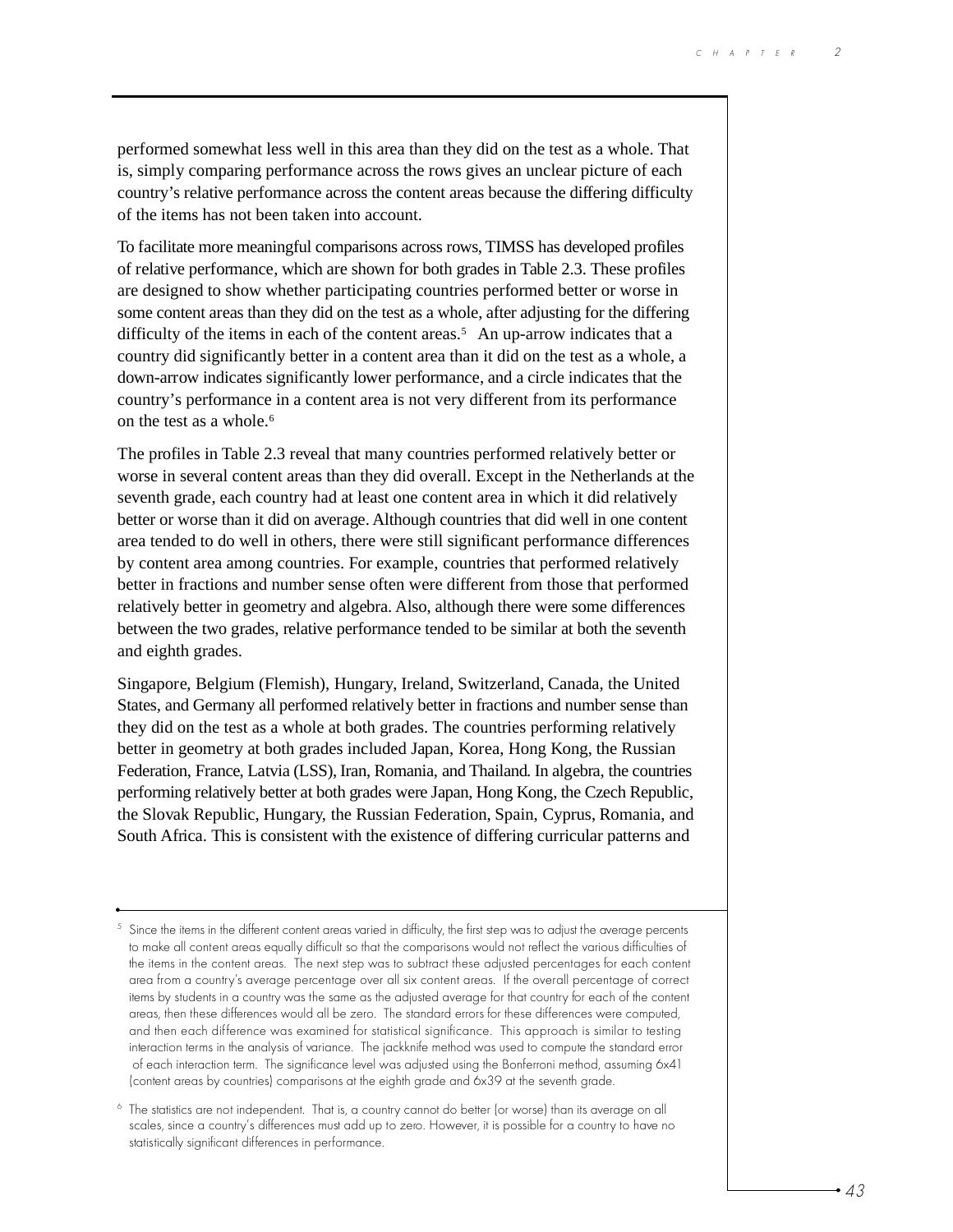approaches among countries as discussed in the curriculum analysis report, *Many Visions, Many Aims: A Cross-National Investigation of Curricular Intentions in School* Mathematics.<sup>7</sup> This report indicates that a number of the Pacific Rim and Eastern European countries focus on geometry and algebra during the middle-school years.

 $^7\,$  Schmidt, W.H., McKnight, C.C., Valverde, G. A., Houang, R.T.,  $\,$  and Wiley, D. E. (in press). *Many Visions,* Many Aims: A Cross-National Investigation of Curricular Intentions in School Mathematics. Dordrecht, the Netherlands: Kluwer Academic Publishers.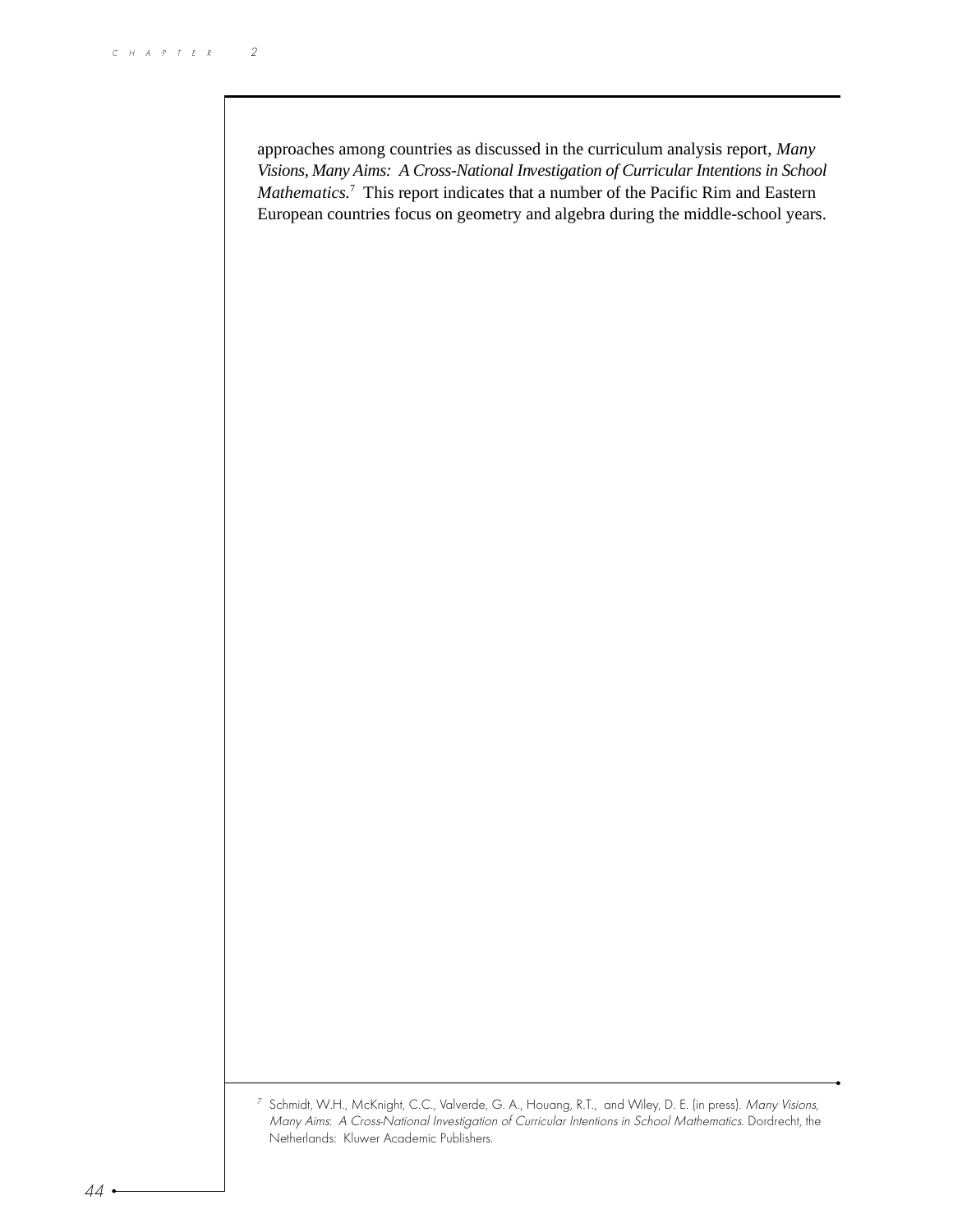**Profiles of Relative Performance in Mathematics Content Areas - Lower and Upper Grades (Seventh and Eighth Grades\*) - Indicators of Statistically Significant Differences from Overall Percent Correct Adjusted for the Difficulty of the Content Areas**

|                                                                                                  | <b>Seventh Grade</b>        |                         |           |                                       |                      |                         | <b>Eighth Grade</b>                                                                                                         |                             |                         |           |                                                                 |             |                 |
|--------------------------------------------------------------------------------------------------|-----------------------------|-------------------------|-----------|---------------------------------------|----------------------|-------------------------|-----------------------------------------------------------------------------------------------------------------------------|-----------------------------|-------------------------|-----------|-----------------------------------------------------------------|-------------|-----------------|
| <b>Country</b>                                                                                   | Fractions &<br>Number Sense | Geometry                | Algebra   | Data Rep.,<br>Analy. &<br>Probability | <b>Measurement</b>   | Proportionality         | <b>Country</b>                                                                                                              | Fractions &<br>Number Sense | Geometry                | Algebra   | Data Rep.,<br>Analy. &<br>Probability                           | Measurement | Proportionality |
| Singapore                                                                                        | $\blacktriangle$            | ▼                       | $\bullet$ | ▼                                     | ▲                    | ▲                       | Singapore                                                                                                                   | ▲                           | ▼                       | $\bullet$ | ▼                                                               | ▲           |                 |
| Japan                                                                                            |                             | ▲                       |           | ▼                                     | $\bullet$            | $\overline{\mathbf{v}}$ | Japan                                                                                                                       |                             | ▲                       | ▲         | ▼                                                               |             |                 |
| Korea                                                                                            |                             |                         | ▲         | ▼                                     | ٠                    | ▼                       | Korea                                                                                                                       |                             | ▲                       |           |                                                                 |             |                 |
| Hong Kong                                                                                        | ▼                           | ▲                       | ▲         | ▼                                     |                      | $\bullet$               | Hong Kong                                                                                                                   |                             | ▲                       | ▲         | ▼                                                               |             |                 |
| $\ddot{\phantom{1}}$<br>Belgium (FI)                                                             | ▲                           | ▼                       |           | $\bullet$                             | $\bullet$            | $\bullet$               | $\mathsf{t}$<br>Belgium (FI)                                                                                                | ▲                           | $\overline{\mathbf{v}}$ | $\bullet$ |                                                                 |             |                 |
| Czech Republic                                                                                   | $\bullet$                   | $\bullet$               | ▲         | $\overline{\mathbf{v}}$               | ▲                    | $\overline{\mathbf{v}}$ | Czech Republic                                                                                                              | $\bullet$                   | $\bullet$               | ▲         | ▼                                                               | ▲           |                 |
| $\ddagger$<br>Belgium (Fr)                                                                       |                             |                         | v         | $\bullet$                             | ▲                    | $\bullet$               | Slovak Republic                                                                                                             |                             | $\bullet$               | ▲         | ▼                                                               |             |                 |
| Slovak Republic                                                                                  |                             | ▲                       |           | ▼                                     | ▲                    | ▼                       | Switzerland                                                                                                                 |                             | ▼                       | ▼         | ▲                                                               |             |                 |
| Hungary                                                                                          | ▲                           |                         | ▲         | $\bullet$                             |                      | ▼                       | Hungary                                                                                                                     |                             | ٠                       | ▲         | ▼                                                               |             |                 |
| Ireland                                                                                          | ▲                           | ▼                       |           | ▲                                     | ▼                    | ▲                       | France                                                                                                                      |                             | ▲                       | ▼         | ▲                                                               |             |                 |
| -1<br>Switzerland                                                                                | ▲                           | ▼                       | ▼         | ▲                                     | ▲                    | $\bullet$               | Russian Federation                                                                                                          |                             | ▲                       | ▲         | ▼                                                               |             |                 |
| <b>Russian Federation</b>                                                                        |                             | ▲                       | ▲         | ▼                                     | ٠                    | ▼                       | Canada                                                                                                                      |                             | ٠                       | ▼         | Δ                                                               |             |                 |
| Canada                                                                                           | ▲                           |                         |           | ▲                                     | ▼                    |                         | Ireland                                                                                                                     |                             | ▼                       | ▼         | ▲                                                               |             |                 |
| France                                                                                           | ▼                           | ▲                       | ▼         | ▲                                     |                      | $\bullet$               | Sweden                                                                                                                      | ▲                           | ▼                       | ▼         | ▲                                                               | ▲           |                 |
| t<br><b>United States</b>                                                                        | ▲                           | $\overline{\mathbf{v}}$ | ▲         | $\blacktriangle$                      | ▼                    | $\bullet$               | New Zealand                                                                                                                 | $\bullet$                   | $\bullet$               | ▼         | ▲                                                               | $\bullet$   |                 |
| $\overline{12}$<br>England                                                                       | ▼                           | $\bullet$               | $\bullet$ | ▲                                     | $\bullet$            | $\bullet$               | Norway                                                                                                                      |                             | ▼                       | ▼         | ▲                                                               |             |                 |
| Sweden                                                                                           |                             | ▼                       | v         | ▲                                     | ▲                    | $\overline{\mathbf{v}}$ | $\dagger$<br>England                                                                                                        | ▼                           |                         | ▼         | ▲                                                               |             |                 |
| New Zealand                                                                                      |                             |                         |           | ▲                                     | ▼                    | $\bullet$               | <b>United States</b>                                                                                                        | ▲                           | ▼                       | $\bullet$ | ▲                                                               |             |                 |
| $\ddagger$<br>Scotland                                                                           | ▼                           | $\bullet$               | ▼         | ▲                                     |                      | $\bullet$               | Latvia (LSS)                                                                                                                | ▼                           | ▲                       | $\bullet$ | ▼                                                               |             |                 |
| Norway                                                                                           | $\bullet$                   | $\overline{\mathbf{v}}$ | ▼         | ▲                                     | ▲                    | $\bullet$               | Spain                                                                                                                       | ▼                           | ▼                       | ▲         | $\bullet$                                                       | ▼           |                 |
| $\vert$ 1<br>Latvia (LSS)                                                                        | ▼                           | ▲                       | ▲         | ▼                                     | $\bullet$            | $\overline{\mathbf{v}}$ | Iceland                                                                                                                     | ▲                           | $\bullet$               | ▼         | ▲                                                               |             |                 |
| Iceland                                                                                          |                             |                         |           | ▲                                     | 0                    | $\bullet$               | Lithuania                                                                                                                   |                             | ▲                       | $\bullet$ |                                                                 |             |                 |
| Spain                                                                                            |                             |                         |           |                                       |                      | ▲                       | Cyprus                                                                                                                      |                             |                         | ▲         |                                                                 |             |                 |
| Cyprus<br>$\mathbf{1}$                                                                           |                             |                         | ▲         | ▼                                     | ▼                    | ▲                       | Portugal                                                                                                                    |                             |                         | e         | ▲                                                               |             |                 |
| Lithuania                                                                                        |                             |                         | ▲         | $\overline{\mathbf{v}}$               | $\bullet$            | ▼                       | Iran, Islamic Rep.                                                                                                          |                             |                         |           |                                                                 |             |                 |
| Portugal                                                                                         | $\overline{\mathbf{v}}$     | $\bullet$               | $\bullet$ | A                                     | $\bullet$            | $\overline{\mathbf{v}}$ |                                                                                                                             |                             |                         |           |                                                                 |             |                 |
| Iran, Islamic Rep.                                                                               | $\overline{\mathbf{v}}$     | ▲                       | $\bullet$ | $\blacktriangledown$                  | $\blacktriangledown$ |                         |                                                                                                                             |                             |                         |           |                                                                 |             |                 |
| Countries Not Satisfying Guidelines for Sample Participation Rates (See Appendix A for Details): |                             |                         |           |                                       |                      |                         |                                                                                                                             |                             |                         |           |                                                                 |             |                 |
| Australia                                                                                        |                             |                         |           |                                       | ▲                    |                         | Australia                                                                                                                   |                             | ▼                       |           | ▲                                                               |             |                 |
| Austria                                                                                          | ▼                           | ▲                       | ▲         | ▼                                     |                      | ٠                       | Austria                                                                                                                     |                             | ▼                       |           |                                                                 |             |                 |
| <b>Bulgaria</b>                                                                                  |                             | ▼                       | ▼         | ▲                                     |                      | ▲                       | Belgium (Fr)                                                                                                                |                             |                         | ▼         | ▲                                                               |             |                 |
| Netherlands                                                                                      |                             |                         |           |                                       |                      |                         | <b>Bulgaria</b>                                                                                                             |                             | ▲                       | ▲         |                                                                 |             |                 |
|                                                                                                  |                             |                         |           |                                       |                      |                         | Netherlands<br>Scotland                                                                                                     |                             |                         | ▼         |                                                                 |             |                 |
|                                                                                                  |                             |                         |           |                                       |                      |                         |                                                                                                                             |                             |                         | ▼         | ٨                                                               |             |                 |
| Colombia                                                                                         | $\blacktriangledown$        | $\bullet$               | ▲         | ▼                                     |                      | ▲                       | Countries Not Meeting Age/Grade Specifications (High Percentage of Older Students; See Appendix A for Details):<br>Colombia |                             |                         |           |                                                                 |             |                 |
| $\dagger$ 1<br>Germany                                                                           |                             |                         |           |                                       |                      | ▼                       | $\dagger$ 1<br>Germany                                                                                                      |                             | v                       | ▼         |                                                                 |             |                 |
| Romania                                                                                          | ▲<br>▼                      | ▲                       | ▲         | ▲<br>▼                                | ▲                    | $\bullet$               | Romania                                                                                                                     | ▲<br>▼                      | ▲                       | ▲         | ▼                                                               |             |                 |
| Slovenia                                                                                         |                             | $\bullet$               | $\bullet$ | $\bullet$                             | ▲                    | ▼                       | Slovenia                                                                                                                    |                             | $\bullet$               | ▲         | ▼                                                               | ▲           |                 |
|                                                                                                  |                             |                         |           |                                       |                      |                         | Countries With Unapproved Sampling Procedures at Classroom Level (See Appendix A for Details):                              |                             |                         |           |                                                                 |             |                 |
| Denmark                                                                                          | ▼                           |                         | ▼         | ▲                                     | $\bullet$            | $\bullet$               | Denmark                                                                                                                     | ▼                           |                         | ▼         |                                                                 |             |                 |
| Greece                                                                                           | ▲                           |                         |           | ▼                                     |                      | ▲                       | Greece                                                                                                                      |                             |                         |           |                                                                 |             |                 |
| Ť<br>South Africa                                                                                |                             |                         | ▲         | ▼                                     | ▼                    | ▲                       | Thailand                                                                                                                    |                             | ▲                       | ▼         |                                                                 |             |                 |
| Thailand                                                                                         |                             |                         | ▼         | ▼                                     |                      |                         |                                                                                                                             |                             |                         |           |                                                                 |             |                 |
|                                                                                                  |                             |                         |           |                                       |                      |                         | Unapproved Sampling Procedures at Classroom Level and Not Meeting Other Guidelines (See Appendix A for Details):            |                             |                         |           |                                                                 |             |                 |
|                                                                                                  |                             |                         |           |                                       |                      |                         | Israel                                                                                                                      |                             |                         | ▲         | e                                                               | ▼           | ▼               |
|                                                                                                  |                             |                         |           |                                       |                      |                         | Kuwait                                                                                                                      |                             | ▲                       |           |                                                                 |             |                 |
|                                                                                                  |                             |                         |           |                                       |                      |                         | South Africa                                                                                                                |                             |                         | ▲         |                                                                 |             |                 |
| $\triangle$ = Significantly higher than overall average                                          |                             |                         |           |                                       |                      |                         | • No significant difference from overall average                                                                            |                             |                         |           | $\blacktriangledown$ = Significantly lower than overall average |             |                 |

\*Seventh and eighth grades in most countries; see Table 2 for information about the grades tested in each country.

† Met guidelines for sample participation rates only after replacement schools were included (see Appendix A for details).

1 National Desired Population does not cover all of International Desired Population (see Table A.2). Because coverage falls below 65%,

Latvia is annotated LSS for Latvian Speaking Schools only.

2 National Defined Population covers less than 90 percent of National Desired Population (see Table A.2).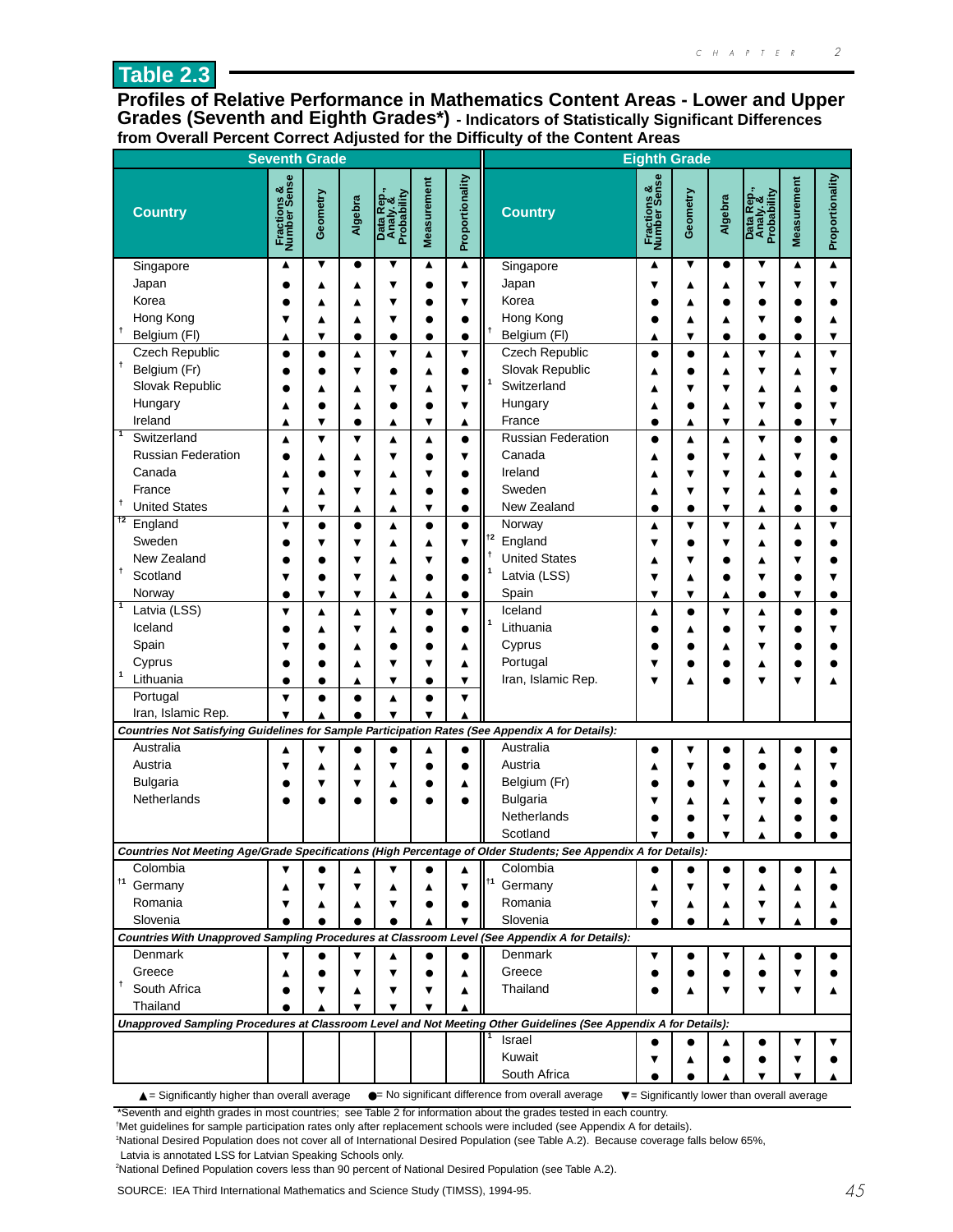## WHAT ARE THE INCREASES IN ACHIEVEMENT BETWEEN THE LOWER AND UPPER GRADES?

Figure 2.1, which profiles the increases in average percent correct between the seventh and eighth grade for each country across content areas, also reflects these curricular differences. The figure portrays the degree of the increase in mathematics achievement overall as well as the increase in achievement for each of the six content areas. The dashed line indicates the overall increase, for ease in comparing the growth within content areas against the growth in performance overall. The results are presented in descending order by the amount of overall increase between the grades, beginning with Lithuania, France, and Norway, all three of which showed the greatest increases (about 10%).

The results show that the degree of increase across the different content areas was uneven in most countries, generally reflecting a greater emphasis in the curriculum on some areas compared to others during the eighth grade. There were several countries, however, where the increases in the content areas were similar to the overall betweengrade increase across most content areas, including Latvia (LSS), the United States, Korea, Hong Kong, and Denmark, for example.

In general, performance in geometry and algebra showed the largest growth between the seventh and eighth grades. This is most noticeable in geometry for Lithuania and Switzerland. France, Norway, Switzerland, Spain, the Slovak Republic, and Hungary were among those countries showing higher-than-average between-grade increases in algebra. In general, the growth in data representation, analysis, and probability was quite similar or somewhat below the average between-grade increase. Fractions and number sense often showed a smaller-than-average increase compared to that overall, presumably because this content area was no longer emphasized in the middle-school curriculum in many countries. The smaller-than-average increases in the area of proportionality most likely reflect a general lack of special emphasis in this area.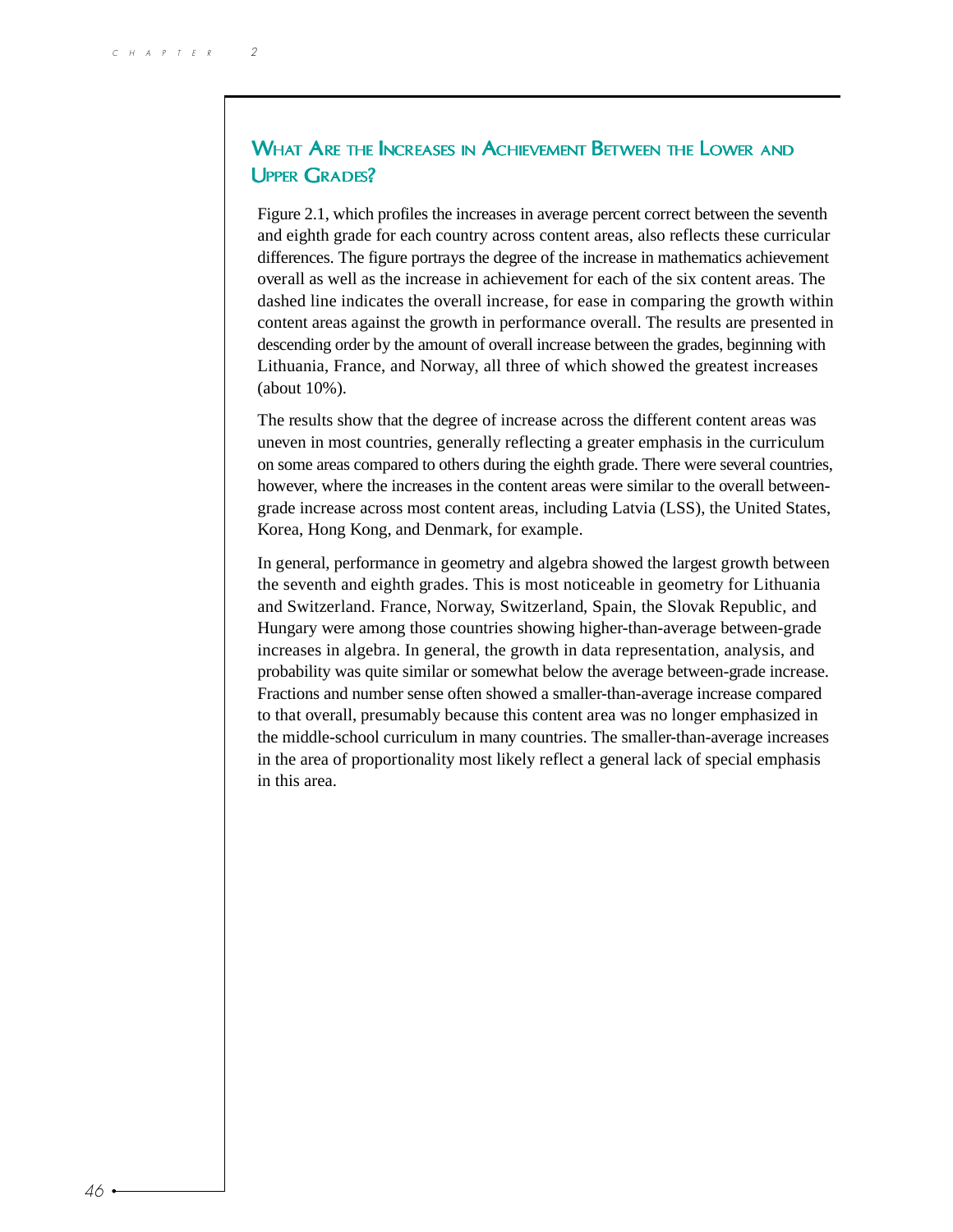## **Figure 2.1**

#### **Difference in Average Percent Correct Between Lower and Upper Grades (Seventh and Eighth Grades\*) Overall and in Mathematics Content Areas**

|                                                     | <b>Differences in Average Percent Correct</b>                                               |                               |          |         |                                |                    |                 |                                                                              |                                                                                |                                           |                               |          |         | <b>Differences in Average Percent Correct</b> |                    |                 |
|-----------------------------------------------------|---------------------------------------------------------------------------------------------|-------------------------------|----------|---------|--------------------------------|--------------------|-----------------|------------------------------------------------------------------------------|--------------------------------------------------------------------------------|-------------------------------------------|-------------------------------|----------|---------|-----------------------------------------------|--------------------|-----------------|
| <b>Country</b>                                      | Mathematics<br>Overall                                                                      | Fractions and<br>Number Sense | Geometry | Algebra | Data Rep., Analy.<br>and Prob. | <b>Measurement</b> | Proportionality | <b>Country</b>                                                               |                                                                                | <b>Mathematics</b><br>Overall             | Fractions and<br>Number Sense | Geometry | Algebra | Data Rep., Analy.                             | <b>Measurement</b> | Proportionality |
| <sup>1</sup> Lithuania                              | $16$<br>$14$<br>$10$<br>$8$<br>$6$<br>$4$<br>$2$<br>$0$<br>$\frac{1}{1}$                    |                               |          |         |                                |                    |                 | Czech Republic                                                               | $16$<br>$14$<br>$12$<br>$10$<br>$8$<br>$6$<br>$4$<br>$2$<br>$0$<br>Ŧ<br>Ŧ      |                                           |                               |          |         |                                               |                    |                 |
| France                                              | 16<br>14<br>12<br>10<br>8<br>6<br>4<br>2<br>0<br>$+ + + + +$                                |                               |          |         |                                |                    |                 | Slovak Republic                                                              | $\begin{array}{c}\n16 \\ 14 \\ 12 \\ 10 \\ 8 \\ 6 \\ 4 \\ 2 \\ 0\n\end{array}$ | $\frac{1}{1}$                             |                               |          |         |                                               |                    |                 |
| Norway                                              | 16<br>14<br>12<br>10<br>8<br>6<br>4<br>2<br>0<br><b>H+++++</b>                              |                               |          |         |                                |                    |                 | Hungary                                                                      | $16$<br>$12$<br>$10$<br>$8$<br>$6$<br>$4$<br>$2$<br>$0$                        | <br> <br> <br> <br> <br> <br><br><br><br> |                               |          |         |                                               |                    |                 |
| <sup>1</sup> Switzerland                            | 16<br>14<br>12<br>10<br>8<br>6<br>4<br>2<br>0<br>$+ + + +$                                  |                               |          |         |                                |                    |                 | New Zealand                                                                  | $16$<br>$14$<br>$10$<br>$8$<br>$6$<br>$4$<br>$2$<br>$0$                        | $\frac{1}{1}$                             |                               |          |         |                                               |                    |                 |
| Spain                                               | 16<br>14<br>12<br>10<br>8<br>6<br>4<br>2<br>0<br> <br> <br> <br> <br> <br> <br><br><br><br> |                               |          |         |                                |                    |                 | <sup>1</sup> Latvia (LSS)                                                    | $16$<br>$14$<br>$12$<br>$10$<br>$8$<br>$6$<br>$4$<br>$2$<br>$0$                | <br> <br> <br> <br> <br> <br><br><br>     |                               |          |         |                                               |                    | ſ               |
| Sweden                                              | 16<br>14<br>12<br>10<br>8<br>6<br>4<br>2<br>0<br>$\frac{1}{1}$                              |                               |          |         |                                |                    |                 | <sup>†</sup> Scotland                                                        | $16$<br>$14$<br>$12$<br>$10$<br>$8$<br>$6$<br>$4$<br>$2$<br>$0$                | $\frac{1}{1}$<br>$\frac{1}{1}$            |                               |          |         |                                               |                    |                 |
| Legend:<br>Difference in Average<br>Percent Correct | $\frac{16}{14}$<br>14<br>10<br>$\bf 8$<br>$\,6\,$<br>$\overline{a}$<br>$\overline{2}$       |                               |          |         |                                |                    |                 | Dashed line indicates difference in<br>mathematics overall, in that country. |                                                                                |                                           |                               |          |         |                                               |                    |                 |

\*Seventh and eighth grades in most countries; see Table 2 for information about the grades tested in each country.

**Algebra**

**Data Rep., Analy. and Prob.**

**Data Rep., Analy.<br>and Prob.** 

† Met guidelines for sample participation rates only after replacement schools were included (see Appendix A for details).

National Desired Population does not cover all of International Desired Population (see Table A.2). Because coverage falls below 65%, Latvia is

**Measurement**

Measurement

**Proportionality**

Proportionality

annotated LSS for Latvian Speaking Schools only.

 National Defined Population covers less than 90 percent of National Desired Population (see Table A.2). Because results are rounded to the nearest whole number, some totals may appear inconsistent.

**Geometry**

Fractions and<br>Number Sense

SOURCE: IEA Third International Mathematics and Science Study (TIMSS), 1994-95.

**Mathematics**

**Mathematics**<br>Overall **Fractions and Number Sense**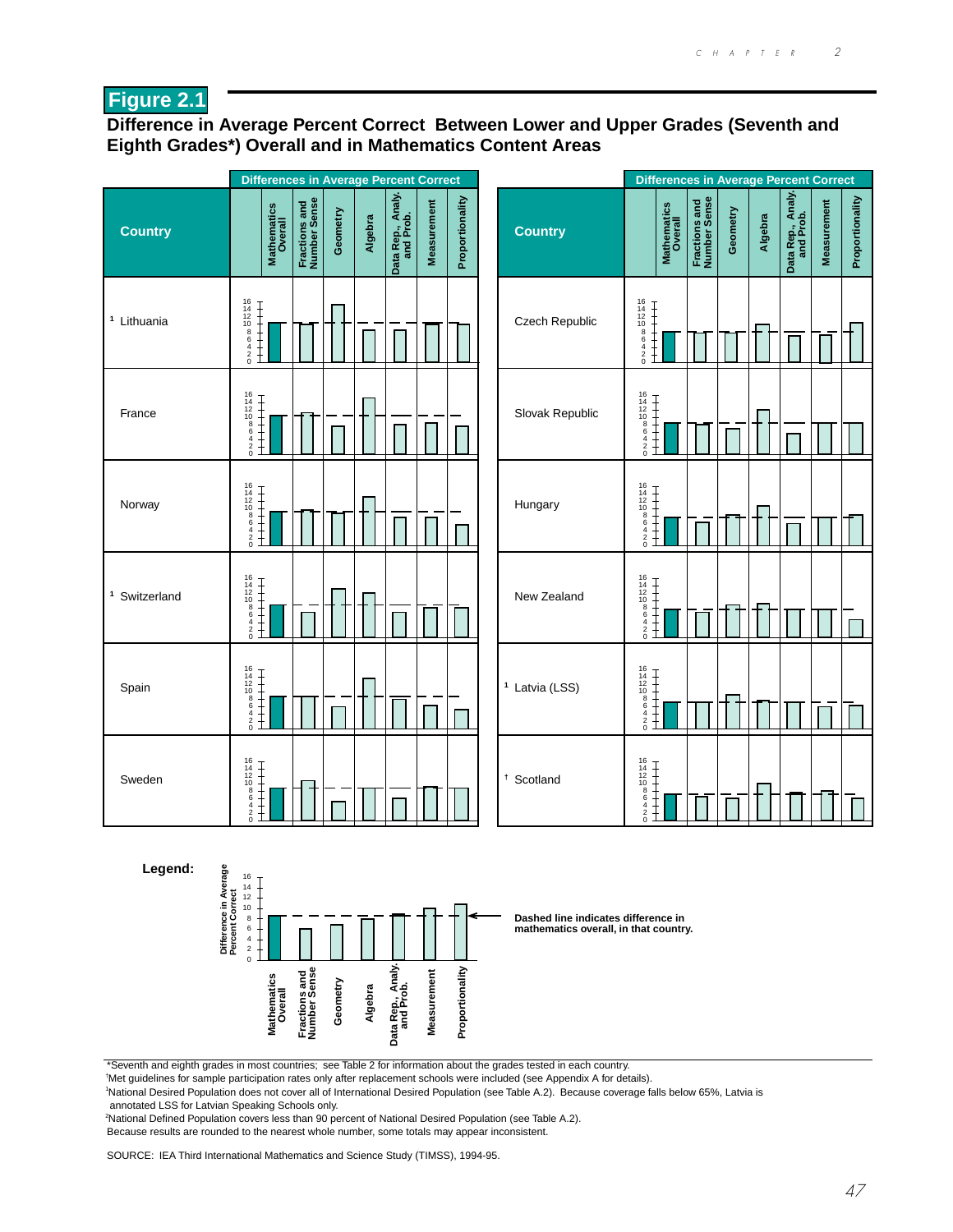## **Figure 2.1 (Continued-2)**

**Difference in Average Percent Correct Between Lower and Upper Grades (Seventh and Eighth Grades\*) Overall and in Mathematics Content Areas**



\*Seventh and eighth grades in most countries; see Table 2 for information about the grades tested in each country.

† Met guidelines for sample participation rates only after replacement schools were included (see Appendix A for details).

1 National Desired Population does not cover all of International Desired Population (see Table A.2). Because coverage falls below 65%, Latvia is

annotated LSS for Latvian Speaking Schools only.

2 National Defined Population covers less than 90 percent of National Desired Population (see Table A.2).

Because results are rounded to the nearest whole number, some totals may appear inconsistent.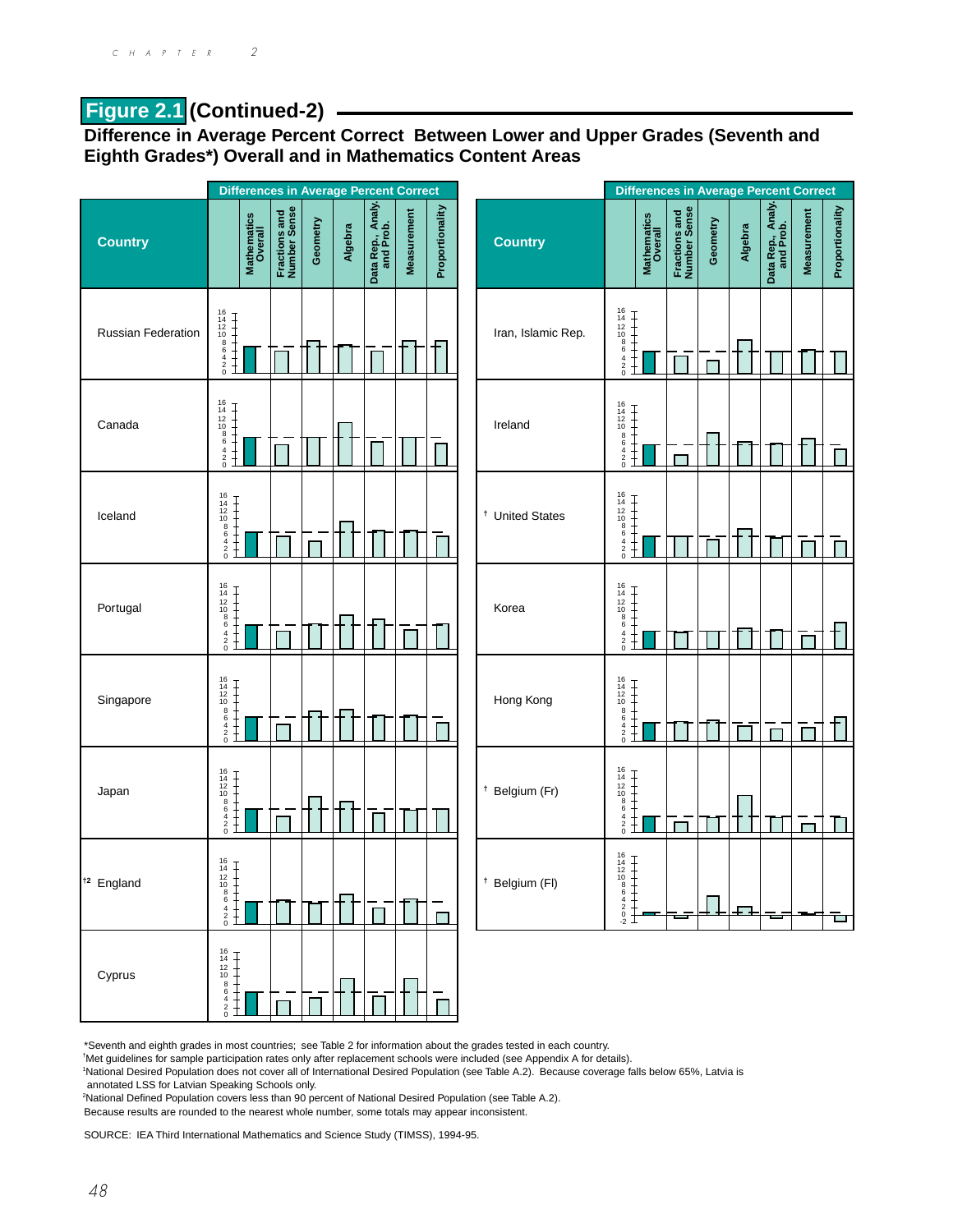## **Figure 2.1 (Continued-3)**

**Difference in Average Percent Correct Between Lower and Upper Grades (Seventh and Eighth Grades\*) Overall and in Mathematics Content Areas**



\*Seventh and eighth grades in most countries; see Table 2 for information about the grades tested in each country.

† Met guidelines for sample participation rates only after replacement schools were included (see Appendix A for details).

 National Desired Population does not cover all of International Desired Population (see Table A.2). Because coverage falls below 65%, Latvia is annotated LSS for Latvian Speaking Schools only.

National Defined Population covers less than 90 percent of National Desired Population (see Table A.2).

Because results are rounded to the nearest whole number, some totals may appear inconsistent.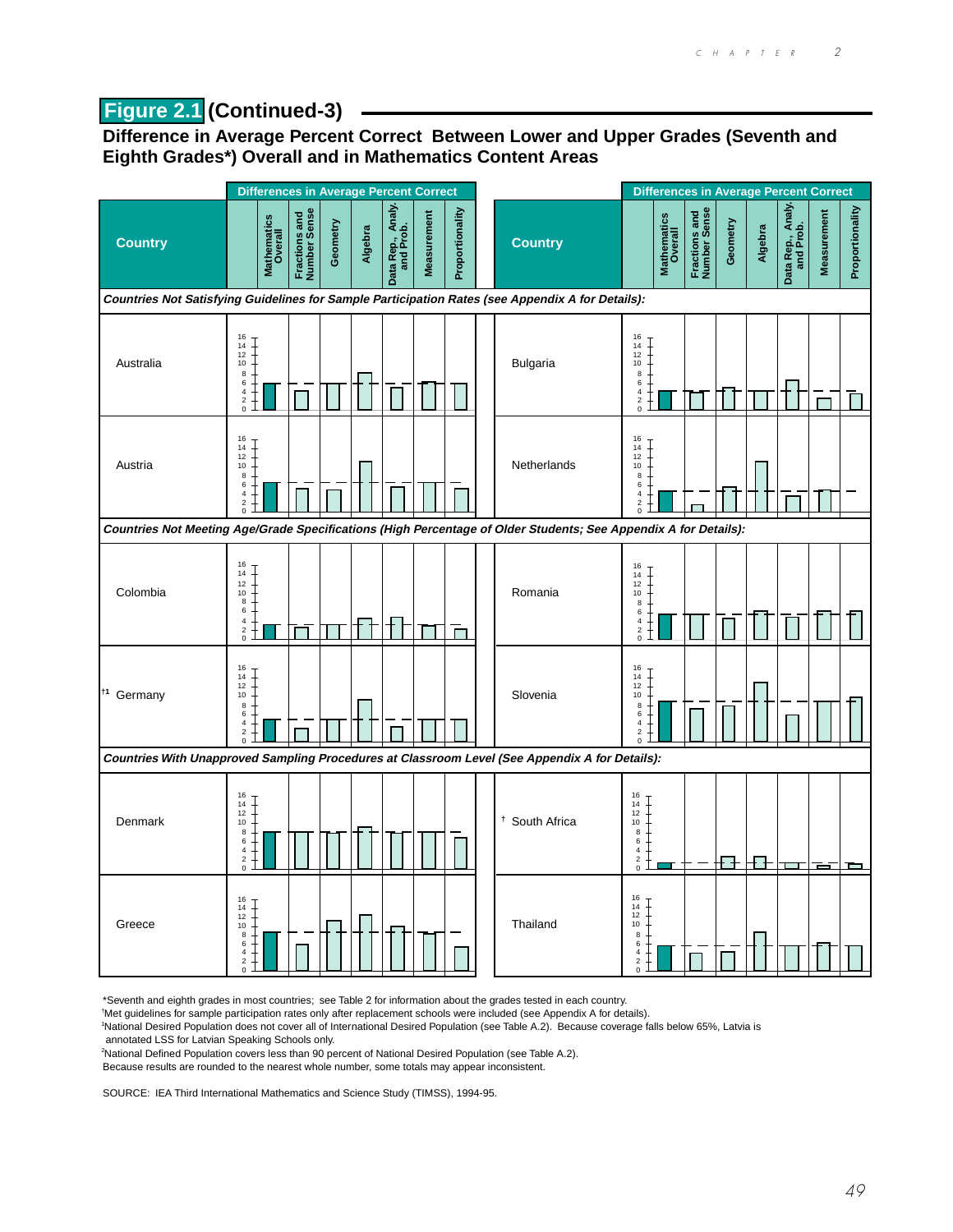#### WHAT ARE THE GENDER DIFFERENCES IN ACHIEVEMENT FOR THE CONTENT AREAS?

Tables 2.4 and 2.5 indicate few statistically significant gender differences in achievement by content areas. However, the reduced number of gender differences in performance overall compared to the differences in scale scores discussed in Chapter 1 reinforces the idea of less precision in the percent-correct metric. Still, the findings are consistent — few gender differences, but the differences that do exist tended to favor boys. The exception from the pattern occurred in algebra, where, if anything, girls tended to have the advantage.

In fractions and number sense, the gender differences at both grades were minimal in all countries except Korea, where the eighth-grade boys showed a significant advantage. Similarly, boys and girls performed about the same in the content area of geometry at both grades. The exception was Greece, where the eighth-grade boys performed significantly better than the girls did.

In algebra, no gender differences were statistically significant at the eighth grade, but the results appeared to be more diverse, with girls having slightly higher averages (3 percentage points or more) than boys in a dozen or so countries. At the seventh grade, the pattern was similar, and girls performed significantly better than boys in Canada and Lithuania.

Boys and girls performed similarly on the items in the content area of data representation, analysis, and probability, except in a few countries where boys appeared to outperform girls. The only significant differences were in Korea, where the boys outperformed the girls at both grades.

The most differences in performance by gender were found in measurement where boys had higher achievement than did girls in a number of countries. At the eighth grade, the differences were statistically significant in Korea, Portugal, Spain, and Denmark. At the seventh grade, a significant difference was found in Iran.

Results in the area of proportionality paralleled those in fractions and number sense, with boys and girls performing similarly in most countries. There were no significant gender differences at the eighth grade. At the seventh grade, boys performed better than girls in Iceland, Japan, and Denmark.

In some respects, the TIMSS findings about gender differences parallel those found in the Second International Mathematics Study (SIMS) conducted in 1980-82.<sup>8</sup> Based on testing the grade with the most 13-year-old students, SIMS results indicated that girls were more likely to achieve better than boys in computation-level arithmetic, whole numbers, estimation and approximation, and algebra. Boys tended to be better in measurement, geometry, and proportional thinking. Even though the SIMS gender differences in arithmetic, geometry, and proportional thinking did not appear in the

<sup>8</sup> Robitaille, D.F. (1989). "Students' Achievements: Population A" in D.F. Robitaille, and R.A. Garden (eds.), The IEA Study of Mathematics II: Contexts and Outcomes of School Mathematics. New York: Pergamon Press.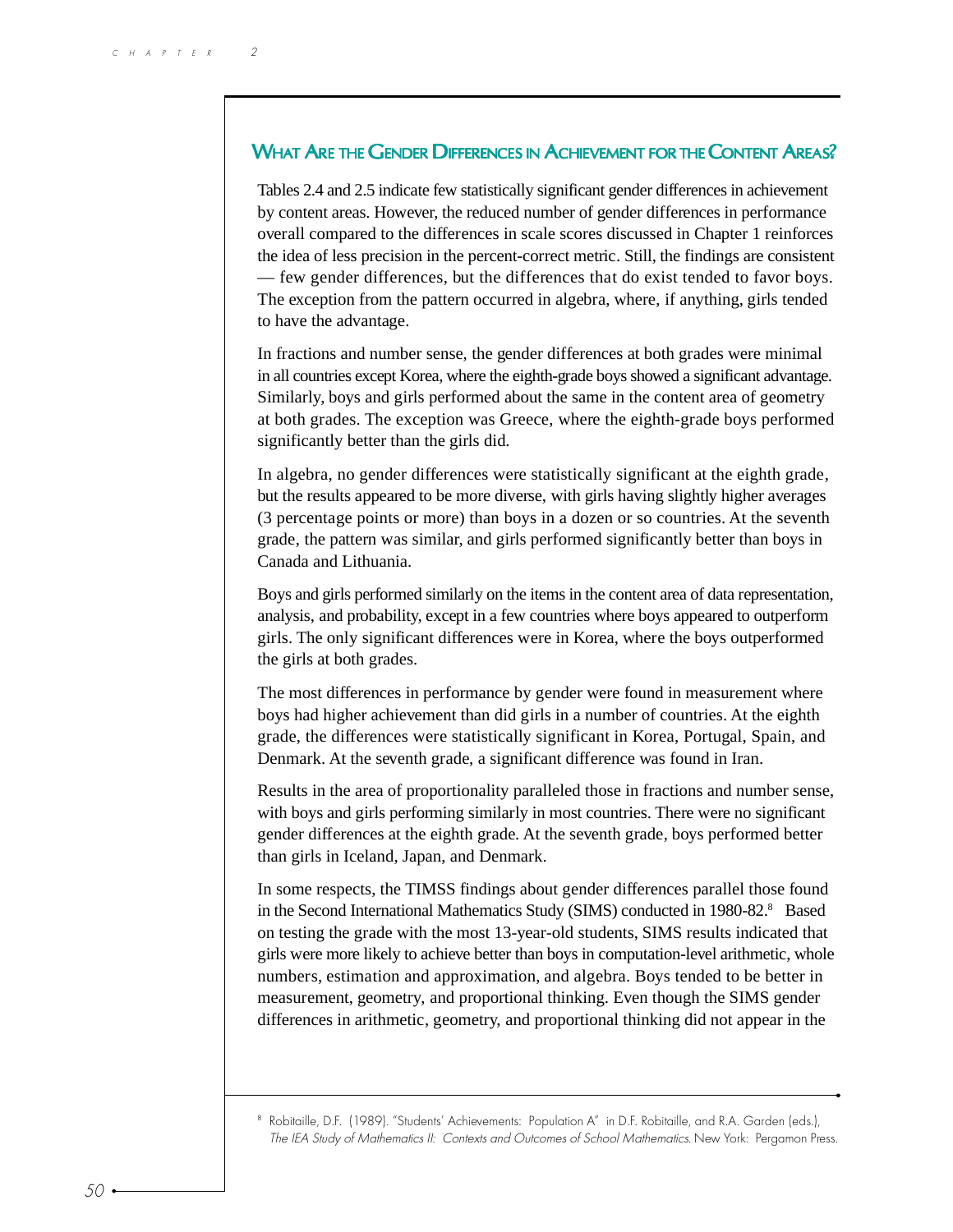TIMSS results, the patterns of higher achievement for girls in algebra and of higher achievement for boys in measurement are consistent from the second to the third IEA mathematics studies. In the SIMS report, the authors suggested that "boys' familiarity with the application of, and relationships between, units of measure may well be related to their link with traditionally male occupations, hobbies, and pastimes, and the gender differences for this subtest may underline the effect that experience can have on learning." This potential explanation for boys' advantage in the content area of measurement may also be worth considering in the context of the TIMSS data.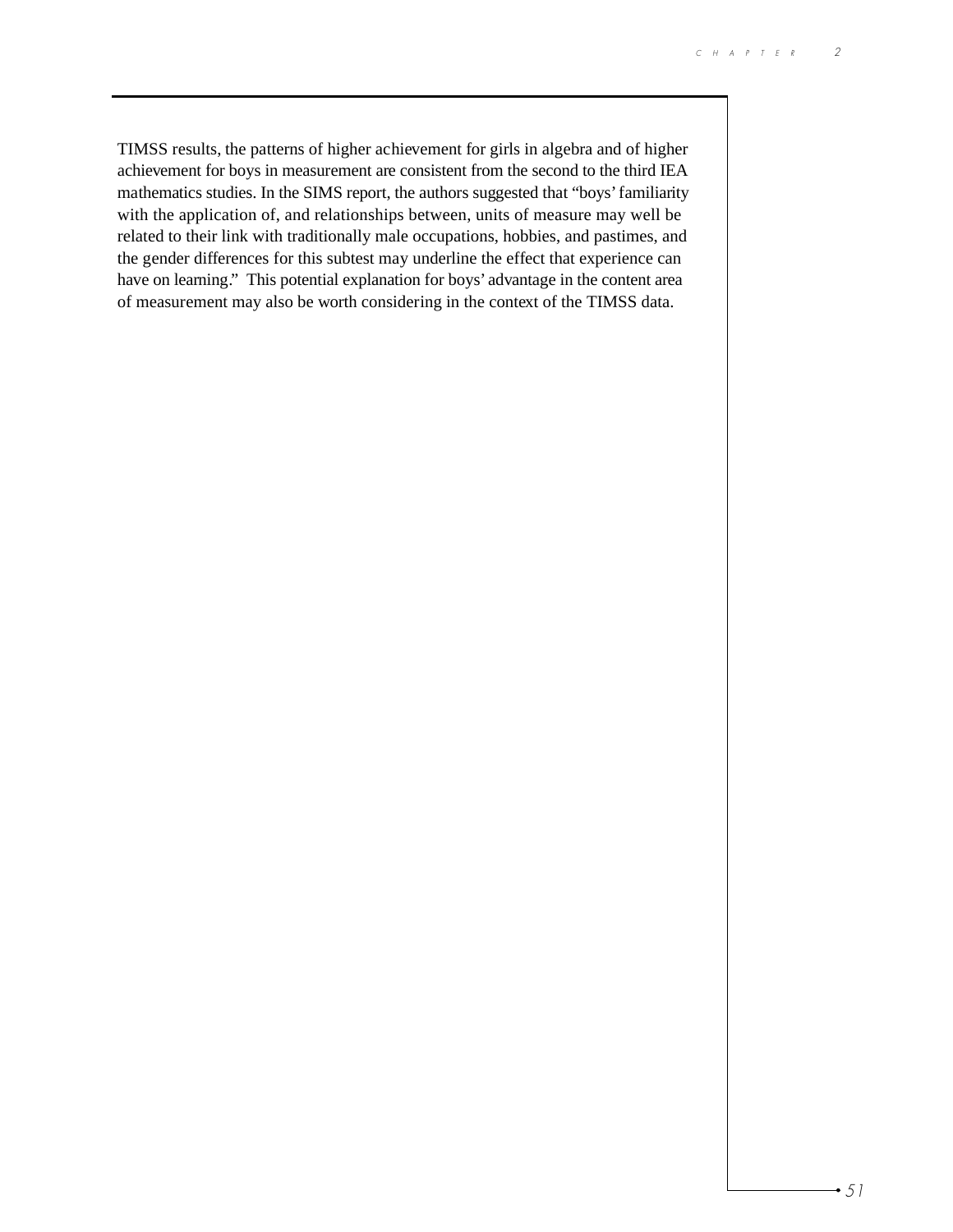#### **Average Percent Correct for Boys and Girls by Mathematics Content Areas Upper Grade (Eighth Grade\*)**

| <b>Country</b>                                                                                                   | <b>Mathematics Overall</b>   |              | <b>Fractions &amp; Number</b><br><b>Sense</b> |             | <b>Geometry</b>      |              | Algebra     |             |  |
|------------------------------------------------------------------------------------------------------------------|------------------------------|--------------|-----------------------------------------------|-------------|----------------------|--------------|-------------|-------------|--|
|                                                                                                                  | <b>Boys</b>                  | <b>Girls</b> | <b>Boys</b>                                   | Girls       | <b>Boys</b>          | <b>Girls</b> | Boys        | Girls       |  |
| Belgium (FI)                                                                                                     | 65 (2.0)                     | (1.9)<br>66  | 71 (1.8)                                      | 72 (1.7)    | 63 (2.1)             | 64 (2.1)     | 60(2.5)     | 65 (2.4)    |  |
| Canada                                                                                                           | (0.7)<br>59                  | (0.6)<br>59  | 63 (0.8)                                      | 64<br>(0.7) | 58 (0.9)             | 58<br>(0.7)  | 52 (0.9)    | 55 (1.0)    |  |
| Cyprus                                                                                                           | 47<br>(0.6)                  | 48<br>(0.6)  | 50(0.7)                                       | 50<br>(0.8) | 47 (0.9)             | 48 (0.8)     | 46 (0.9)    | 49 (1.0)    |  |
| Czech Republic                                                                                                   | (1.0)<br>67                  | (1.3)<br>64  | 70 (1.1)                                      | 68<br>(1.3) | 68 (1.1)             | 65<br>(1.4)  | 64 (1.4)    | 66<br>(1.4) |  |
| †2<br>England                                                                                                    | 53<br>(1.3)                  | 53<br>(0.9)  | 54<br>(1.3)                                   | 53<br>(1.0) | 54<br>(1.5)          | 54<br>(1.3)  | 47<br>(1.6) | 51<br>(1.1) |  |
| France                                                                                                           | 62<br>(0.8)                  | 61<br>(0.9)  | 65<br>(0.9)                                   | 64<br>(1.0) | 67 (1.0)             | 65<br>(1.1)  | 54<br>(1.1) | 54<br>(1.3) |  |
| Hong Kong                                                                                                        | (1.7)<br>72                  | 68<br>(1.7)  | (1.7)<br>74                                   | 70<br>(1.7) | 74 (1.8)             | 71<br>(1.9)  | (1.8)<br>71 | 69<br>(2.0) |  |
| Hungary                                                                                                          | (0.8)<br>61                  | 62<br>(0.8)  | (1.0)<br>64                                   | 65<br>(0.9) | (1.0)<br>61          | 60<br>(1.0)  | 61<br>(1.0) | 66<br>(1.1) |  |
| Iceland                                                                                                          | 49<br>(1.3)                  | 50<br>(1.3)  | 54 (1.8)                                      | 55<br>(1.4) | 50 (1.3)             | 52 (1.6)     | 39 (1.1)    | 41<br>(1.9) |  |
| Iran, Islamic Rep.                                                                                               | (0.8)<br>39                  | 36<br>(0.8)  | (0.9)<br>40                                   | 37<br>(0.8) | 45 (1.1)             | 40<br>(1.2)  | 36 (0.9)    | 38<br>(1.2) |  |
| Ireland                                                                                                          | 60<br>(1.6)                  | 58<br>(1.4)  | 65<br>(1.7)                                   | 64<br>(1.5) | 54<br>(1.7)          | (1.6)<br>49  | 54<br>(1.7) | 53<br>(1.7) |  |
| Japan                                                                                                            | (0.5)<br>74                  | (0.4)<br>73  | 76 (0.6)                                      | 75<br>(0.5) | 79 (0.6)             | 80<br>(0.5)  | 72 (0.7)    | 72 (0.7)    |  |
| Korea                                                                                                            | 73<br>(0.6)<br>▲             | (0.7)<br>70  | - 76<br>(0.7)<br>▲                            | 72<br>(0.8) | 77 (0.8)             | 73 (0.8)     | 70 (0.8)    | 69<br>(0.9) |  |
| Latvia (LSS)                                                                                                     | 52<br>(1.0)                  | 51<br>(0.8)  | 53<br>(1.2)                                   | 53<br>(1.0) | 58<br>(1.0)          | 56<br>(1.1)  | 50 (1.3)    | 51<br>(0.9) |  |
| Lithuania                                                                                                        | 48<br>(1.1)                  | 49<br>(1.0)  | 51<br>(1.2)                                   | 52<br>(1.2) | 54 (1.2)             | 53<br>(1.2)  | 45 (1.5)    | 49<br>(1.4) |  |
| New Zealand                                                                                                      | 55<br>(1.4)                  | (1.3)<br>53  | 58<br>(1.4)                                   | 55<br>(1.3) | (1.5)<br>54          | 55<br>(1.4)  | 48<br>(1.5) | 49<br>(1.3) |  |
| Norway                                                                                                           | (0.6)<br>54                  | 53<br>(0.6)  | 58 (0.7)                                      | 58<br>(0.7) | 50<br>(0.8)          | 51<br>(0.9)  | 44 (0.9)    | 46<br>(0.9) |  |
| Portugal                                                                                                         | 44<br>(0.8)                  | 42<br>(0.7)  | 45<br>(0.9)                                   | 42<br>(0.8) | 46<br>(1.2)          | 42<br>(0.9)  | 39 (1.0)    | 40<br>(1.0) |  |
| <b>Russian Federation</b>                                                                                        | 59<br>(1.4)                  | (1.3)<br>61  | (1.5)<br>61                                   | 62(1.1)     | 62 (1.7)             | (1.4)<br>64  | (1.8)<br>61 | 64<br>(1.3) |  |
| Singapore                                                                                                        | 79<br>(1.1)                  | 79<br>(1.0)  | 83 (1.0)                                      | 84 (0.8)    | 76 (1.3)             | 77<br>(1.2)  | 75 (1.3)    | (1.3)<br>77 |  |
| Slovak Republic                                                                                                  | 63<br>(0.9)                  | 62<br>(0.8)  | 66<br>(1.0)                                   | 66<br>(0.8) | 65<br>(0.9)          | 62<br>(1.0)  | 60<br>(1.1) | 64 (1.0)    |  |
| Spain                                                                                                            | 52<br>(0.7)                  | 50<br>(0.7)  | 53 (0.7)                                      | 51<br>(0.7) | (0.8)<br>51          | 48<br>(0.8)  | 54 (1.0)    | 54 (0.9)    |  |
| Sweden                                                                                                           | 56<br>(0.8)                  | (0.8)<br>56  | 62(0.9)                                       | 62(0.9)     | 48 (0.8)             | 49<br>(0.8)  | 43 (1.0)    | 45 (1.1)    |  |
| Switzerland                                                                                                      | 63<br>(0.8)                  | 61<br>(0.7)  | 67 (0.8)                                      | 66<br>(0.9) | 60 (1.1)             | 59<br>(0.9)  | 53 (1.1)    | 53 (0.9)    |  |
| Ť<br><b>United States</b>                                                                                        | 53<br>(1.2)                  | (1.1)<br>53  | 60(1.3)                                       | 59<br>(1.2) | 49 (1.4)             | 47<br>(1.1)  | 50 (1.4)    | 51<br>(1.2) |  |
| Countries Not Satisfying Guidelines for Sample Participation Rates (See Appendix A for Details):                 |                              |              |                                               |             |                      |              |             |             |  |
| Australia                                                                                                        | (1.2)<br>57                  | 59<br>(1.1)  | 60<br>(1.2)                                   | (1.1)<br>61 | 57(1.3)              | (1.2)<br>58  | 53 (1.3)    | 57 (1.2)    |  |
| Austria                                                                                                          | (0.8)<br>63                  | (1.2)<br>61  | 67 (0.9)                                      | 65<br>(1.1) | 57 (1.3)             | 57<br>(1.4)  | 59 (0.9)    | 60<br>(1.2) |  |
| Belgium (Fr)                                                                                                     | 59<br>(1.1)                  | 58<br>(1.0)  | 62 (1.4)                                      | 62 (0.9)    | 60 (1.3)             | 57 (1.1)     | 52 (1.6)    | 55 (1.3)    |  |
| Netherlands                                                                                                      | (1.8)<br>61                  | 59<br>(1.6)  | 63 (1.8)                                      | 60<br>(1.7) | (2.1)<br>61          | 58<br>(1.8)  | 52 (1.8)    | 53 (1.8)    |  |
| Scotland                                                                                                         | 53<br>(1.7)                  | 50<br>(1.3)  | 55 (1.5)                                      | 51<br>(1.3) | 54 (1.8)             | 50 (1.4)     | 46 (2.0)    | 46 (1.4)    |  |
| Countries Not Meeting Age/Grade Specifications (High Percentage of Older Students; See Appendix A for Details):  |                              |              |                                               |             |                      |              |             |             |  |
| Colombia                                                                                                         | (1.6)<br>30                  | 29<br>(0.9)  | 31<br>(1.8)                                   | 30<br>(0.7) | 29 (1.6)             | 29(1.1)      | 28<br>(1.7) | 28 (1.0)    |  |
| †1<br>Germany                                                                                                    | (1.3)<br>54                  | (1.2)<br>54  | 60(1.3)                                       | 57 (1.3)    | 51 (1.5)             | 53 (1.5)     | 47 (1.5)    | 49<br>(1.4) |  |
| Romania                                                                                                          | 49 (1.1)                     | 49 (1.0)     | 48 (1.2)                                      | 48 (1.0)    | 53(1.1)              | 51(1.1)      | 50 (1.5)    | 54 (1.2)    |  |
| Slovenia                                                                                                         | 62 (0.8)                     | 60 (0.7)     | 64 (0.9)                                      | 62 (0.8)    | 61(1.1)              | 59 (1.1)     | 61 (1.0)    | 61 (0.9)    |  |
| Countries With Unapproved Sampling Procedures at Classroom Level (See Appendix A for Details):                   |                              |              |                                               |             |                      |              |             |             |  |
| Denmark                                                                                                          | 54 (0.8)<br>$\blacktriangle$ | 50(0.9)      | 55 (1.0)                                      | 51(1.1)     | 56 (1.1)             | 53 (1.3)     | 47 (0.8)    | 44 (1.0)    |  |
| Greece                                                                                                           | 51 (0.9)                     | 48 (0.7)     | 54 (1.0)                                      | 51(0.8)     | $\triangle$ 53 (0.9) | 48 (0.9)     | 46 (1.0)    | 46 (0.9)    |  |
| Thailand                                                                                                         | 56 (1.4)                     | 58 (1.7)     | 59 (1.5)                                      | 61 (1.8)    | 60 (1.3)             | 63 (1.5)     | 51 (1.8)    | 55 (2.0)    |  |
| Unapproved Sampling Procedures at Classroom Level and Not Meeting Other Guidelines (See Appendix A for Details): |                              |              |                                               |             |                      |              |             |             |  |
| Israel                                                                                                           | 61 (1.5)                     | 55 (1.5)     | 64 (1.6)                                      | 58 (1.6)    | 61 (1.3)             | 55 (1.8)     | 63 (1.7)    | 59 (1.9)    |  |
| South Africa                                                                                                     | 25 (1.7)                     | 22 (1.0)     | 28 (2.0)                                      | 24 (1.2)    | 25 (1.6)             | 24 (0.9)     | 24 (1.5)    | 23 (1.2)    |  |

▲ = Difference from other gender statistically significant at .05 level, adjusted for multiple comparisons

\*Eighth grade in most countries; See Table 2 for information about the grades tested in each country.

† Met guidelines for sample participation rates only after replacement schools were included (see Appendix A for details).

1 National Desired Population does not cover all of International Desired Population (see Table A.2). Because coverage falls below 65%, Latvia is annotated LSS for Latvian Speaking Schools only.

2 National Defined Population covers less than 90 percent of National Desired Population (see Table A.2).

( ) Standard errors appear in parentheses. Because results are rounded to the nearest whole number, some totals may appear inconsistent.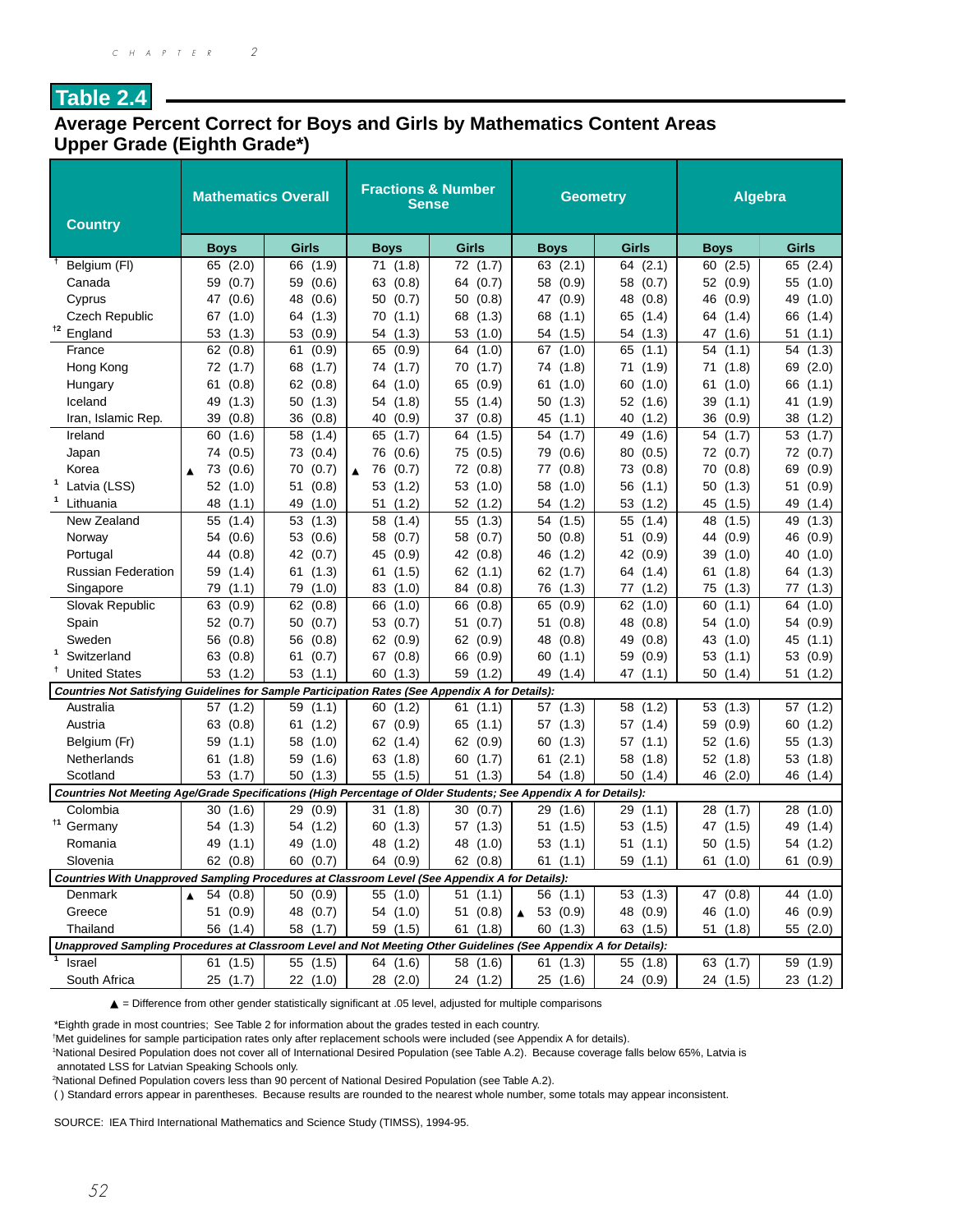## **Table 2.4 (Continued)**

#### **Average Percent Correct for Boys and Girls by Mathematics Content Areas Upper Grade (Eighth Grade\*)**

| <b>Country</b>                                                                                                   |                  | <b>Data Representation,</b><br><b>Analysis &amp; Probability</b> |                             | <b>Measurement</b> | <b>Proportionality</b> |              |  |
|------------------------------------------------------------------------------------------------------------------|------------------|------------------------------------------------------------------|-----------------------------|--------------------|------------------------|--------------|--|
|                                                                                                                  | <b>Boys</b>      | Girls                                                            | <b>Boys</b>                 | Girls              | <b>Boys</b>            | <b>Girls</b> |  |
| Ť.<br>Belgium (FI)                                                                                               | 72 (2.2)         | 73 (1.4)                                                         | 60 (1.9)                    | 59 (2.0)           | 52 (2.2)               | 53 (2.7)     |  |
| Canada                                                                                                           | (0.9)<br>69      | 69<br>(0.6)                                                      | 52 (0.9)                    | 50 (0.8)           | 48 (0.9)               | 48 (1.0)     |  |
| Cyprus                                                                                                           | 52 (0.9)         | 54 (0.9)                                                         | 44 (1.1)                    | 43 (1.1)           | 40 (1.0)               | 39 (0.9)     |  |
| Czech Republic                                                                                                   | (0.9)<br>70      | 67 (1.4)                                                         | 64 (1.2)                    | 60 (1.5)           | (1.4)<br>54            | 49<br>(1.7)  |  |
| †2<br>England                                                                                                    | (1.2)<br>67      | 65 (1.1)                                                         | (1.5)<br>51                 | 48<br>(1.1)        | 42<br>(1.5)            | (1.3)<br>40  |  |
| France                                                                                                           | 72<br>(0.8)      | (1.1)<br>70                                                      | 58<br>(1.0)                 | 56<br>(1.1)        | 50<br>(1.2)            | 48<br>(1.2)  |  |
| Hong Kong                                                                                                        | 73<br>(1.6)      | 69<br>(1.4)                                                      | 68 (1.9)                    | 62 (2.1)           | 63 (1.5)               | (1.9)<br>60  |  |
| Hungary                                                                                                          | 66<br>(0.9)      | 65 (0.9)                                                         | 57 (1.0)                    | 56 (1.0)           | 47<br>(1.2)            | (1.1)<br>46  |  |
| Iceland                                                                                                          | 63<br>(1.6)      | 62 (1.4)                                                         | 45<br>(1.8)                 | 45<br>(2.0)        | 40<br>(1.6)            | 37<br>(1.4)  |  |
| Iran, Islamic Rep.                                                                                               | 42 (0.8)         | 40 (0.9)                                                         | 32 (1.7)                    | 26<br>(1.4)        | (1.3)<br>38            | 34(1.1)      |  |
| Ireland                                                                                                          | 70<br>(1.6)      | 68<br>(1.3)                                                      | 55<br>(1.9)                 | 51<br>(1.6)        | 52<br>(1.8)            | 49<br>(1.2)  |  |
| Japan                                                                                                            | (0.5)<br>79      | (0.5)<br>77                                                      | 68 (0.6)                    | (0.6)<br>67        | 62(0.8)                | (0.8)<br>60  |  |
| Korea                                                                                                            | 80<br>(0.7)<br>▲ | (0.8)<br>75                                                      | 69<br>(0.9)<br>▲            | 62 (1.0)           | 62 (0.9)               | (0.9)<br>61  |  |
| 1<br>Latvia (LSS)                                                                                                | (1.0)<br>57      | 55 (1.0)                                                         | 49 (1.2)                    | 46 (1.1)           | 41<br>(1.1)            | (1.0)<br>37  |  |
| 1<br>Lithuania                                                                                                   | (1.2)<br>52      | 52(1.1)                                                          | 44 (1.1)                    | (1.2)<br>41        | (1.1)<br>34            | 35<br>(1.2)  |  |
| New Zealand                                                                                                      | 67<br>(1.3)      | 65 (1.3)                                                         | 50(1.5)                     | (1.4)<br>46        | (1.5)<br>44            | (1.4)<br>40  |  |
| Norway                                                                                                           | 67<br>(0.8)      | (0.8)<br>66                                                      | 53 (0.8)                    | (0.7)<br>50        | 41<br>(0.8)            | (0.8)<br>40  |  |
| Portugal                                                                                                         | 55<br>(0.9)      | 53<br>(0.8)                                                      | (0.9)<br>41<br>▲            | (0.8)<br>36        | (1.0)<br>33            | (0.9)<br>30  |  |
| <b>Russian Federation</b>                                                                                        | (1.2)<br>60      | 60<br>(1.4)                                                      | 56 (1.3)                    | (1.8)<br>56        | 48<br>(1.6)            | 49<br>(1.6)  |  |
| Singapore                                                                                                        | 79<br>(1.1)      | 79 (1.0)                                                         | 77 (1.3)                    | (1.0)<br>77        | (1.2)<br>75            | (1.1)<br>76  |  |
| Slovak Republic                                                                                                  | 62 (0.9)         | 61<br>(0.8)                                                      | 62 (1.1)                    | (1.0)<br>59        | (1.1)<br>50            | (1.3)<br>48  |  |
| Spain                                                                                                            | 61<br>(0.8)      | (0.8)<br>59                                                      | 47 (1.0)<br>▲               | 42<br>(0.9)        | 42 (1.1)               | 38<br>(0.9)  |  |
| Sweden                                                                                                           | 70<br>(0.9)      | 69<br>(0.9)                                                      | 57 (1.1)                    | 55<br>(1.0)        | 46<br>(1.1)            | 43<br>(1.1)  |  |
| 1<br>Switzerland                                                                                                 | 73<br>(1.0)      | 71<br>(0.7)                                                      | 62 (1.0)                    | 59 (1.0)           | 53 (1.0)               | 52 (0.9)     |  |
| <b>United States</b>                                                                                             | 65<br>(1.1)      | 66 (1.2)                                                         | 42 (1.2)                    | 38 (1.2)           | 43 (1.1)               | 42 (1.2)     |  |
| Countries Not Satisfying Guidelines for Sample Participation Rates (See Appendix A for Details):                 |                  |                                                                  |                             |                    |                        |              |  |
| Australia                                                                                                        | (1.1)<br>66      | 69 (1.0)                                                         | 54 (1.2)                    | 53(1.1)            | (1.3)<br>47            | 46 (1.1)     |  |
| Austria                                                                                                          | 69<br>(0.9)      | 68 (1.2)                                                         | 64 (1.0)                    | 60 (1.6)           | 50<br>(1.0)            | 48 (1.3)     |  |
| Belgium (Fr)                                                                                                     | (1.4)<br>69      | 67(1.1)                                                          | (1.2)<br>56                 | 55 (1.2)           | 49<br>(1.1)            | 46 (1.2)     |  |
| Netherlands                                                                                                      | (2.0)<br>74      | 70 (1.5)                                                         | 58 (1.8)                    | 56 (1.7)           | (2.4)<br>54            | (1.9)<br>49  |  |
| Scotland                                                                                                         | (1.6)<br>67      | 63<br>(1.3)                                                      | (2.0)<br>50                 | 45 (1.4)           | 43<br>(1.7)            | (1.4)<br>37  |  |
| Countries Not Meeting Age/Grade Specifications (High Percentage of Older Students; See Appendix A for Details):  |                  |                                                                  |                             |                    |                        |              |  |
| Colombia<br>†1                                                                                                   | 38 (1.9)         | 36(1.1)                                                          | 25(1.9)                     | 25 (2.5)           | 24 (1.5)               | 22 (0.9)     |  |
| Germany                                                                                                          | (1.3)<br>65      | 64 (1.3)                                                         | 52(1.3)                     | (1.3)<br>50        | (1.6)<br>44            | 41<br>(1.3)  |  |
| Romania                                                                                                          | 49 (1.2)         | 48 (1.1)                                                         | 49 (1.4)                    | 47 (1.3)           | 41 (1.3)               | 42 (1.3)     |  |
| Slovenia                                                                                                         | 67 (0.9)         | 65 (0.8)                                                         | 60 (1.1)                    | 57 (1.0)           | 50(1.1)                | 48 (1.2)     |  |
| Countries With Unapproved Sampling Procedures at Classroom Level (See Appendix A for Details):                   |                  |                                                                  |                             |                    |                        |              |  |
| Denmark                                                                                                          | 69 (1.0)         | 64 (1.3)                                                         | 52(1.0)<br>$\blacktriangle$ | 47 (1.2)           | 43 (1.2)               | 39 (0.9)     |  |
| Greece                                                                                                           | 58 (1.2)         | 55 (0.8)                                                         | 45 (1.0)                    | 41 (1.0)           | 41 (1.3)               | 38 (1.1)     |  |
| Thailand                                                                                                         | 62 (1.3)         | 63 (1.4)                                                         | 50(1.5)                     | 51 (1.8)           | 50(1.7)                | 52 (1.9)     |  |
| Unapproved Sampling Procedures at Classroom Level and Not Meeting Other Guidelines (See Appendix A for Details): |                  |                                                                  |                             |                    |                        |              |  |
| Israel                                                                                                           | 67 (1.6)         | 60 (1.6)                                                         | 52 (1.9)                    | 46 (1.8)           | 48 (2.0)               | 40 (1.6)     |  |
| South Africa                                                                                                     | 28 (1.9)         | 25(1.1)                                                          | 20(1.8)                     | 16(1.0)            | 23(1.4)                | 20(0.9)      |  |

▲ = Difference from other gender statistically significant at .05 level, adjusted for multiple comparisons

\*Eighth grade in most countries; See Table 2 for information about the grades tested in each country.

† Met guidelines for sample participation rates only after replacement schools were included (see Appendix A for details).

1 National Desired Population does not cover all of International Desired Population (see Table A.2). Because coverage falls below 65%, Latvia is annotated LSS for Latvian Speaking Schools only.

2 National Defined Population covers less than 90 percent of National Desired Population (see Table A.2).

( ) Standard errors appear in parentheses. Because results are rounded to the nearest whole number, some totals may appear inconsistent.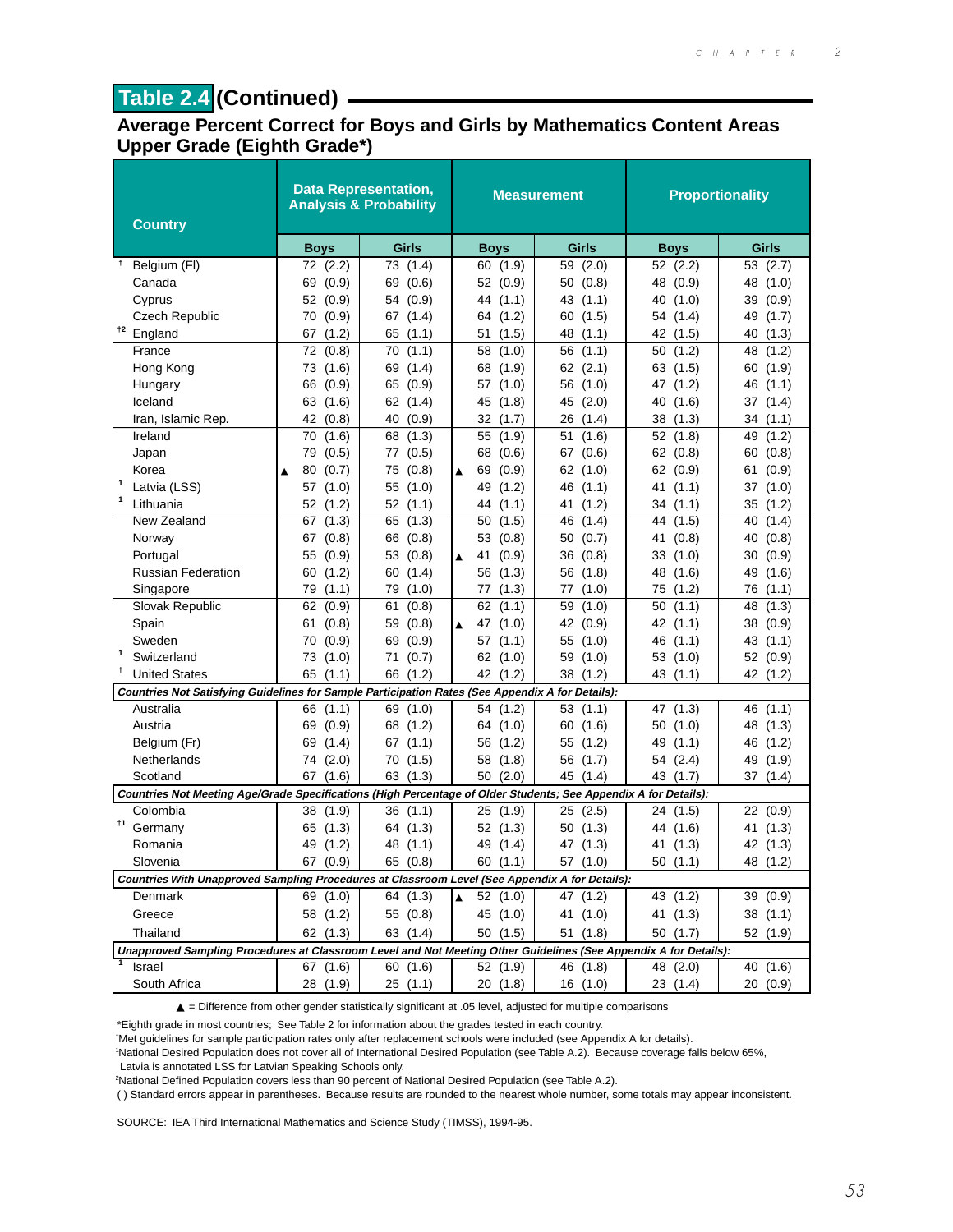#### **Average Percent Correct for Boys and Girls by Mathematics Content Areas Lower Grade (Seventh Grade\*)**

| <b>Country</b>                                                                                                  | <b>Mathematics Overall</b> |             | <b>Fractions &amp; Number</b><br><b>Sense</b> |              | Geometry    |             | <b>Algebra</b> |                                 |  |
|-----------------------------------------------------------------------------------------------------------------|----------------------------|-------------|-----------------------------------------------|--------------|-------------|-------------|----------------|---------------------------------|--|
|                                                                                                                 | <b>Boys</b>                | Girls       | <b>Boys</b>                                   | <b>Girls</b> | <b>Boys</b> | Girls       | <b>Boys</b>    | Girls                           |  |
| Belgium (FI)                                                                                                    | (1.1)<br>65                | 66<br>(1.1) | 72(1.1)                                       | 73<br>(1.0)  | 58<br>(1.2) | 59<br>(1.3) | 59<br>(1.5)    | 62 (1.2)                        |  |
| t<br>Belgium (Fr)                                                                                               | 56<br>(1.0)                | (1.1)<br>53 | (1.2)<br>61                                   | 58<br>(1.2)  | 56 (1.4)    | 53<br>(1.4) | 44 (1.1)       | 43 (1.3)                        |  |
| Canada                                                                                                          | 52<br>(0.6)                | 52<br>(0.6) | 58<br>(0.6)                                   | 58<br>(0.7)  | 51 (1.0)    | (0.8)<br>50 | (0.8)<br>41    | 44<br>(0.8)<br>$\blacktriangle$ |  |
| Cyprus                                                                                                          | 42<br>(0.6)                | 42<br>(0.5) | 46<br>(0.7)                                   | 45<br>(0.6)  | (0.9)<br>43 | 43<br>(0.9) | 38<br>(0.8)    | 39<br>(0.8)                     |  |
| <b>Czech Republic</b>                                                                                           | 58<br>(1.1)                | (1.3)<br>57 | 62<br>(1.4)                                   | 60<br>(1.4)  | 59<br>(1.0) | 58<br>(1.5) | 54<br>(1.2)    | 57<br>(1.4)                     |  |
| $\overline{12}$<br>England                                                                                      | 49<br>(1.4)                | (1.0)<br>45 | (1.7)<br>49                                   | (1.1)<br>46  | 51<br>(1.4) | (1.2)<br>47 | 42<br>(1.6)    | 40<br>(1.2)                     |  |
| France                                                                                                          | 52<br>(0.9)                | 50<br>(0.8) | 54<br>(1.0)                                   | 52<br>(1.0)  | 59<br>(1.1) | 57<br>(1.1) | (0.9)<br>39    | 39<br>(0.9)                     |  |
| Hong Kong                                                                                                       | (2.2)<br>66                | (2.0)<br>64 | (2.2)<br>67                                   | 66<br>(1.9)  | 69 (2.4)    | (2.0)<br>66 | (2.5)<br>66    | (2.3)<br>65                     |  |
| Hungary                                                                                                         | 53<br>(0.9)                | 54<br>(1.0) | (1.0)<br>58                                   | 59<br>(1.0)  | 53 (1.0)    | 51<br>(1.1) | (1.1)<br>50    | 54<br>(1.3)                     |  |
| Iceland                                                                                                         | 43<br>(0.7)                | 43<br>(0.7) | 49<br>(1.1)                                   | 49<br>(0.9)  | 46<br>(1.0) | 48<br>(0.8) | 30<br>(0.6)    | 32<br>(0.8)                     |  |
| Iran, Islamic Rep.                                                                                              | (0.7)<br>33                | (0.7)<br>31 | 35<br>(0.8)                                   | 33<br>(0.8)  | 41<br>(1.5) | (0.9)<br>38 | 29<br>(0.9)    | 28<br>(0.8)                     |  |
| Ireland                                                                                                         | 55<br>(1.5)                | 52<br>(1.1) | 64<br>(1.6)                                   | 61<br>(1.3)  | 44<br>(1.4) | 41<br>(1.1) | 48<br>(1.7)    | 46<br>(1.4)                     |  |
| Japan                                                                                                           | 68<br>(0.6)                | 66<br>(0.4) | 72<br>(0.5)                                   | 70<br>(0.5)  | (0.7)<br>71 | 70<br>(0.5) | 64 (0.7)       | 63<br>(0.7)                     |  |
| Korea                                                                                                           | (0.8)<br>68                | (0.9)<br>65 | 71<br>(0.8)                                   | (1.0)<br>67  | 72 (1.0)    | 69<br>(1.1) | 65 (1.1)       | 63<br>(1.1)                     |  |
| $\mathbf{1}$<br>Latvia (LSS)                                                                                    | 44<br>(1.0)                | (0.8)<br>44 | 46<br>(1.0)                                   | 45<br>(0.9)  | 48<br>(1.1) | 47<br>(1.0) | 42<br>(1.3)    | 44<br>(1.1)                     |  |
| $\overline{1}$<br>Lithuania                                                                                     | (0.9)<br>37                | (0.9)<br>39 | 39<br>(1.1)                                   | 43<br>(1.1)  | (1.1)<br>38 | (1.3)<br>39 | (1.1)<br>36    | 42 (1.4)<br>$\blacktriangle$    |  |
| New Zealand                                                                                                     | 46<br>(1.0)                | 46<br>(0.9) | 49<br>(1.1)                                   | 50<br>(1.0)  | 45 (1.3)    | (1.2)<br>46 | 39<br>(1.0)    | 40<br>(1.0)                     |  |
| Norway                                                                                                          | 45<br>(0.8)                | 43<br>(0.8) | (1.0)<br>50                                   | 48<br>(1.0)  | 42 (0.9)    | 42 (1.1)    | 33<br>(0.8)    | 32(1.1)                         |  |
| Portugal                                                                                                        | 37<br>(0.7)                | 36<br>(0.6) | 39<br>(0.8)                                   | 39<br>(0.6)  | 40 (1.0)    | 36<br>(1.0) | 31<br>(1.0)    | 31<br>(0.7)                     |  |
| <b>Russian Federation</b>                                                                                       | 53<br>(1.2)                | 53<br>(0.8) | (1.3)<br>56                                   | 56<br>(0.8)  | 55<br>(1.4) | 54<br>(1.2) | 53<br>(1.5)    | 56<br>(0.9)                     |  |
| $\overline{1}$<br>Scotland                                                                                      | 45<br>(1.1)                | 44<br>(0.9) | (1.2)<br>48                                   | 47<br>(1.1)  | 46<br>(1.3) | (1.1)<br>46 | 36<br>(1.1)    | 37<br>(0.9)                     |  |
| Singapore                                                                                                       | 73<br>(1.4)                | 73<br>(1.6) | (1.3)<br>79                                   | 79<br>(1.5)  | 68 (1.5)    | 69<br>(1.8) | 68<br>(1.6)    | 68<br>(1.8)                     |  |
| Slovak Republic                                                                                                 | 55<br>(1.1)                | (0.8)<br>54 | (1.1)<br>59                                   | 58<br>(0.9)  | 58 (1.3)    | (0.9)<br>55 | 49<br>(1.3)    | 52(1.0)                         |  |
| Spain                                                                                                           | (0.6)<br>43                | 42<br>(0.7) | (0.7)<br>43                                   | 42<br>(0.7)  | (0.8)<br>44 | 42 (1.0)    | (0.9)<br>41    | (0.9)<br>41                     |  |
| Sweden                                                                                                          | 47<br>(0.7)                | 47<br>(0.8) | 51<br>(0.8)                                   | 52<br>(1.0)  | 44<br>(0.8) | 42<br>(1.0) | 35<br>(0.7)    | 36<br>(0.8)                     |  |
| $\overline{1}$<br>Switzerland                                                                                   | 54<br>(0.6)                | 52<br>(0.6) | 61<br>(0.8)                                   | 58<br>(0.7)  | 48<br>(0.9) | (0.9)<br>44 | 41<br>(0.6)    | 41<br>(0.8)                     |  |
| Ť<br><b>United States</b>                                                                                       | 48<br>(1.3)                | 48<br>(1.3) | 54<br>(1.4)                                   | 54<br>(1.5)  | 44<br>(1.3) | 43 (1.2)    | 42<br>(1.4)    | 45<br>(1.4)                     |  |
| Countries Not Satisfying Guidelines for Sample Participation Rates (See Appendix A for Details):                |                            |             |                                               |              |             |             |                |                                 |  |
| Australia                                                                                                       | (1.2)<br>52                | 53<br>(1.0) | 56 (1.3)                                      | 57(1.1)      | 50(1.1)     | 53 (1.1)    | 45 (1.3)       | (1.1)<br>48                     |  |
| Austria                                                                                                         | 55<br>(1.1)                | 56<br>(0.8) | 60<br>(1.2)                                   | 61<br>(0.9)  | 52 (1.4)    | 53 (1.2)    | (1.2)<br>46    | 50<br>(0.9)                     |  |
| Netherlands                                                                                                     | (1.3)<br>56                | 55<br>(1.1) | 61<br>(1.5)                                   | 59<br>(1.2)  | 55 (1.5)    | 53 (1.2)    | 41<br>(1.3)    | 42 (1.1)                        |  |
| Countries Not Meeting Age/Grade Specifications (High Percentage of Older Students; See Appendix A for Details): |                            |             |                                               |              |             |             |                |                                 |  |
| Colombia                                                                                                        | (0.8)<br>27                | 25<br>(1.0) | 29<br>(1.0)                                   | 27<br>(0.9)  | 27 (1.2)    | 25 (1.3)    | (1.0)<br>24    | 23(1.4)                         |  |
| $\dagger$ 1<br>Germany                                                                                          | (1.3)<br>49                | 49<br>(1.1) | 55 (1.4)                                      | 55 (1.3)     | 45 (1.4)    | 48 (1.3)    | (1.6)<br>39    | 38<br>(1.4)                     |  |
| Romania                                                                                                         | 43<br>(0.9)                | 43<br>(0.9) | (1.0)<br>43                                   | 42<br>(0.9)  | 48 (1.1)    | 47 (1.1)    | (1.2)<br>44    | (1.2)<br>47                     |  |
| Slovenia                                                                                                        | 53<br>(0.8)                | 52<br>(0.8) | 56 (0.9)                                      | 56 (0.8)     | 52 (1.1)    | 53 (0.9)    | 47<br>(1.1)    | 49<br>(0.9)                     |  |
| Countries With Unapproved Sampling Procedures at Classroom Level (See Appendix A for Details):                  |                            |             |                                               |              |             |             |                |                                 |  |
| Denmark                                                                                                         | 45<br>(0.7)                | 43<br>(0.7) | 46<br>(0.9)                                   | 44 (0.9)     | 47 (1.0)    | 46<br>(1.1) | (0.9)<br>37    | 35<br>(0.9)                     |  |
| Greece                                                                                                          | 40<br>(0.7)                | 41<br>(0.6) | 47<br>(0.8)                                   | 47<br>(0.8)  | 39 (0.8)    | (0.9)<br>39 | (0.9)<br>32    | (0.7)<br>34                     |  |
| <sup>†</sup> South Africa                                                                                       | 24<br>(1.4)                | 22<br>(0.8) | 27<br>(1.5)                                   | 25<br>(1.0)  | 23 (1.4)    | 21<br>(0.8) | 21 (1.3)       | 20<br>(0.7)                     |  |
| Thailand                                                                                                        | 51<br>(1.2)                | 52 (1.4)    | 56 (1.4)                                      | 56 (1.6)     | 57(1.1)     | 58 (1.2)    | 44 (1.3)       | 46 (1.5)                        |  |

▲ = Difference from other gender statistically significant at .05 level, adjusted for multiple comparisons

\*Seventh grade in most countries; See Table 2 for information about the grades tested in each country.

† Met guidelines for sample participation rates only after replacement schools were included (see Appendix A for details).

1 National Desired Population does not cover all of International Desired Population (see Table A.2). Because coverage falls below 65%, Latvia is

annotated LSS for Latvian Speaking Schools only.

2 National Defined Population covers less than 90 percent of National Desired Population (see Table A.2).

( ) Standard errors appear in parentheses. Because results are rounded to the nearest whole number, some totals may appear inconsistent.